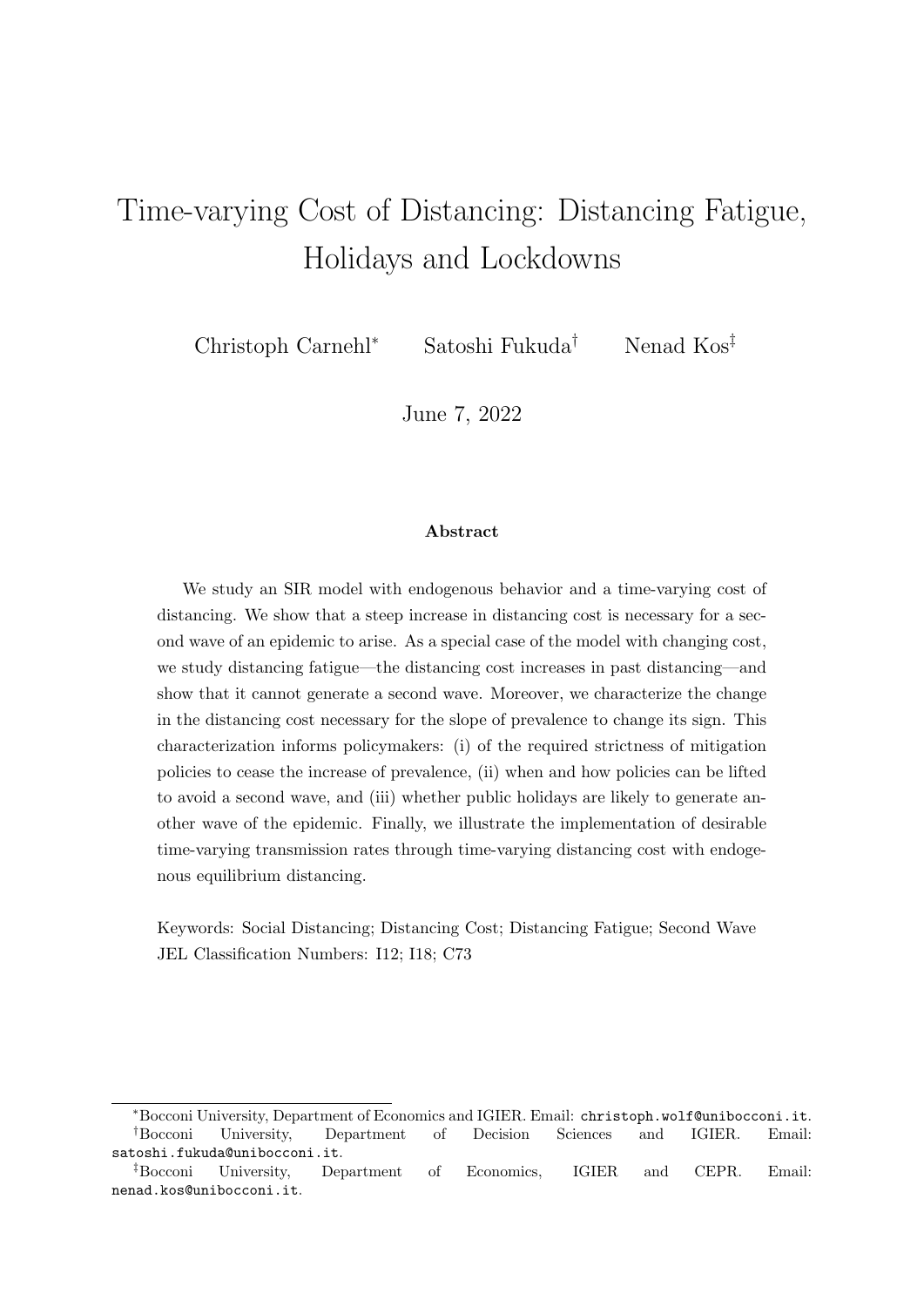## 1 Introduction

Social distancing, whether individuals' voluntary behavior or public policy measures, reduces the spread of an infectious disease. The cost of distancing plays the crucial role in the individuals' decisions on whether to engage in social interactions or isolate themselves to reduce the chance of exposure. We study how changes in the distancing cost affect the epidemic's dynamics through individual distancing behavior.

The reasons for such changes in distancing cost are numerous. Religious festivals such as Christmas and Holi or seasonal festivals such as Thanksgiving and the Chinese New Year make it more difficult for people to avoid social interactions and, thus, correspond to a sudden and short-term rise in distancing  $\text{cost}$ <sup>[1](#page-1-0)</sup>. Distancing fatigue—the phenomenon that individuals find it harder to limit social interactions when they have been deprived of them previously—leads to a gradual increase in distancing cost as individuals continue to socially distance.<sup>[2](#page-1-1)</sup> Franzen and Wöhner  $(2021)$  document distancing fatigue among young adults in Switzerland during the COVID pandemic. [Petherick et al.](#page-21-0) [\(2021\)](#page-21-0) document a decline in the adherence to protective behaviors against COVID-19 in 2020 from a sample of 14 countries. On a more basic level, there is a long line of research documenting how social groups increase the well-being of individuals by offering safety and increased odds of survival [\(Harlow and Zimmermann,](#page-21-1) [1959;](#page-21-1) [Bowlby,](#page-19-0) [1969;](#page-19-0) [Baumeister and Leary,](#page-19-1) [1995;](#page-19-1) [Eisenberger,](#page-20-1) [2012\)](#page-20-1).[3](#page-1-2) Finally, some government policies enacted during an epidemic can be thought of as decreases in the distancing cost. For example, closures of restaurants and cinemas reduce the availability of activities with individuals interacting and thereby facilitate them to engage in social distancing.

We explore an SIR epidemiological model in which myopic individuals choose how much to distance at each point in time while the distancing cost may change over time. Distancing of myopic individuals is studied in [Avery](#page-19-2) [\(2021\)](#page-19-2), [Dasaratha](#page-20-2) [\(2020\)](#page-20-2) and [Carnehl, Fukuda, and Kos](#page-19-3) [\(2021\)](#page-19-3).[4](#page-1-3) These papers show that with the constant cost of distancing, the prevalence is single-peaked. Here we show that for a second peak of an epidemic to arise, the cost of distancing would have to rise extremely rapidly at some point after the first peak.<sup>[5](#page-1-4)</sup> We then proceed to analyze a framework with distancing

<span id="page-1-1"></span><span id="page-1-0"></span><sup>&</sup>lt;sup>1</sup>See for instance, [Hillstrom](#page-21-2) [\(2011\)](#page-21-2) for the historical importance of Thanksgiving in the US society.

<sup>2</sup>The World Health Organization Regional Office for Europe defines "pandemic fatigue" as demotivation to follow recommended protective behaviors, emerging gradually over time and affected by several emotions, experiences, and perceptions as well as the cultural, social, structural, and legislative environment [\(WHO,](#page-22-0) [2020\)](#page-22-0).

<span id="page-1-2"></span><sup>&</sup>lt;sup>3</sup>[Matthews et al.](#page-21-3) [\(2016\)](#page-21-3) show that after 24 hours of isolation mice search for social interaction and dopamine neurons in mice brain show similar patterns of activation as in other cravings.

<span id="page-1-3"></span><sup>&</sup>lt;sup>4</sup>To the best of our knowledge, there is no characterization of equilibrium behavior in an SIR model with far-sighted individuals.

<span id="page-1-4"></span><sup>&</sup>lt;sup>5</sup>We provide a precise definition in terms of the semi-elasticity of the distancing cost.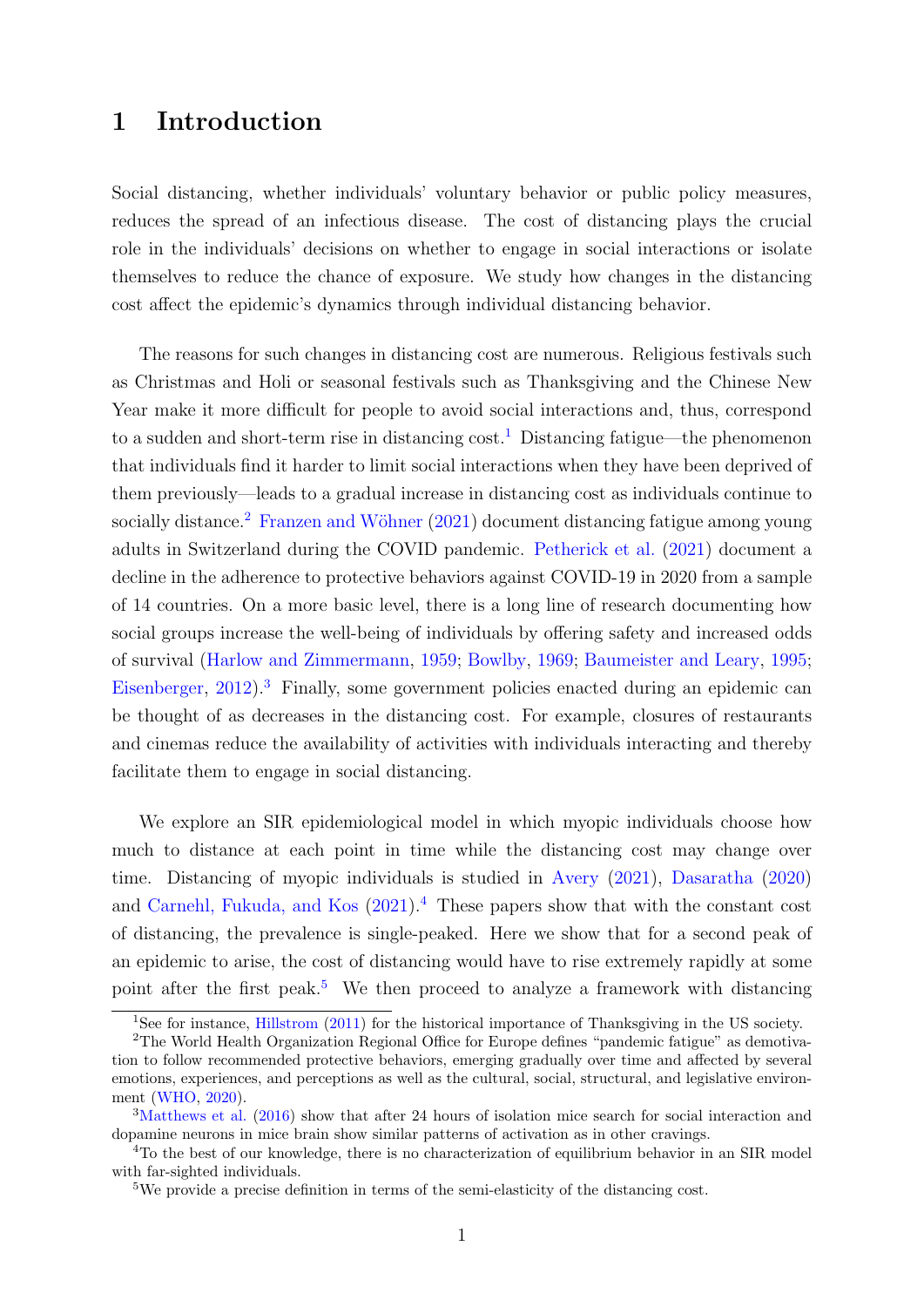fatigue in which the cost of distancing increases in the amount of distancing in the past; for an axiomatization, see [Baucells and Zhao](#page-19-4) [\(2019\)](#page-19-4). The current cost parameter is a "discounted value" of past distancing—the further in the past the distancing, the more it is discounted. We show that the model with distancing fatigue has a single peak. After the prevalence peaks, the growth of fatigue slows down up to the point at which fatigue starts decreasing. As a consequence, a second wave of the infection cannot arise. While our result shows that distancing fatigue alone cannot qualitatively change the shape of prevalence, it can still play an important role quantitatively; for quantitative effects, see [Goldstein, Yeyati, and Sartorio](#page-20-3)  $(2021)^6$  $(2021)^6$  $(2021)^6$ 

While distancing fatigue cannot cause a second wave of an epidemic, a sharp, sudden rise in the cost of distancing can. Such sharp rises are generated by public holidays and festivities—when it becomes challenging for individuals to keep social interactions low or by the end of a mitigation policy—when the distancing cost discretely rises. To better understand such sharp rises, we characterize a threshold distancing cost function: By how much at each point in time must the distancing cost increase or decrease instantaneously to change the sign of the slope of prevalence.

The threshold distancing cost is particularly useful for two purposes. First, when the prevalence is decreasing, it determines the largest amount by which the distancing cost could increase without causing a second wave. This threshold is important when a policy maker considers lifting a mitigation policy or when public holidays are coming. If the authorities believe that an increase in the distancing cost shall arise, they can try to counteract it. While it would be intuitive that lifting a mitigation policy may cause a second wave of an epidemic, our analysis reveals that if the policy maker introduces a mitigation measure that causes the prevalence to decline, the threshold distancing cost also declines endogenously. Consequently, even partially lifting of the measure may cause a second wave. The threshold distancing function provides the bound on distancing cost under which a second wave does not arise.

Second, when the prevalence is increasing, our characterization shows how much the cost of distancing would have to fall for the prevalence to start decreasing. This information is of utmost importance for policymakers weighing the harshness of nonpharmaceutical interventions to implement in attempting to reverse the course of an epidemic.

Finally, we illustrate that our equilibrium model with time-varying cost can be useful for other purposes. Several papers have analyzed optimal mitigation policies in a re-

<span id="page-2-0"></span> $6$ Moreover, if politicians base their decisions to lift policies based on current prevalence and immunity alone while ignoring distancing fatigue, an unintended second wave may arise.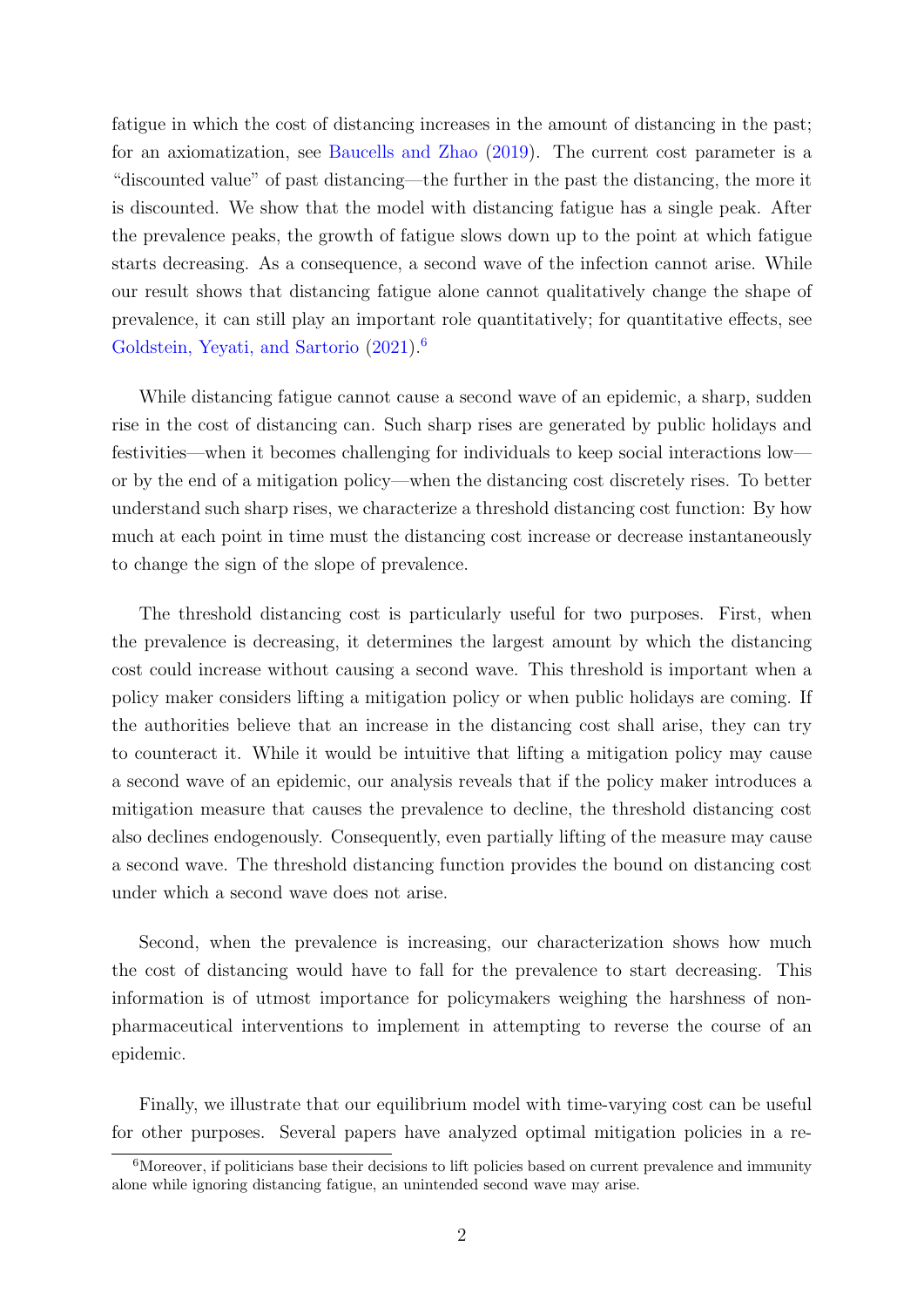duced form by assuming that a planner controls the transmission rate of a disease over time (see, for example, [Acemoglu et al.,](#page-19-5) [2021,](#page-19-5) [Alvarez, Argente, and Lippi,](#page-19-6) [2021,](#page-19-6) [Far](#page-20-4)[boodi, Jarosch, and Shimer,](#page-20-4) [2021,](#page-20-4) and [Kruse and Strack,](#page-21-4) [2022\)](#page-21-4). However, they do not explicitly incorporate endogenous responses to such policies and how these transmission rates would be implemented. We show how different, time-varying transmission rates can be implemented in equilibrium with endogenous distancing by controlling the distancing cost, such as closing restaurants or restricting the occupation rate of public indoor places. However, this analysis reveals that papers studying optimal mitigation should consider alternative cost functions of transmission reduction taking prevalence into account. When the prevalence is high, endogenous distancing already leads to a substantial reduction in the transmission rate.

Related Literature. To the best of our knowledge, this is the first paper to comprehensively study the effects of a time-varying cost of distancing in an SIR model with behavior. However, our model builds on work developed over the last century. We do our best to give credit to these foundations and other related work.

The building blocks of the SIR model were set by the seminal work of [Ross and](#page-22-1) [Hudson](#page-22-1) [\(1917\)](#page-22-1) and [Kermack and McKendrick](#page-21-5) [\(1927\)](#page-21-5). The incorporation of preventive behavior in such models, however, is a more recent endeavor. [Reluga](#page-22-2) [\(2010\)](#page-22-2), [Fenichel](#page-20-5) [et al.](#page-20-5) [\(2011\)](#page-20-5), [Chen](#page-20-6) [\(2012\)](#page-20-6), and [Fenichel](#page-20-7) [\(2013\)](#page-20-7) introduced social distancing into SIR models and provided numerical analyses of equilibrium trajectories.

Models of distancing with myopic agents, are analyzed by [Dasaratha](#page-20-2) [\(2020\)](#page-20-2), [Avery](#page-19-2) [\(2021\)](#page-19-2), [Engle et al.](#page-20-8) [\(2021\)](#page-20-8), [McAdams](#page-21-6) [\(2020\)](#page-21-6), and [Carnehl, Fukuda, and Kos](#page-19-3) [\(2021\)](#page-19-3).[7](#page-3-0) The last two papers establish the single-peakedness of equilibrium prevalence. [Dasaratha](#page-20-2) [\(2020\)](#page-20-2) analyzes a model where the individuals are uncertain whether they are infected. [Avery](#page-19-2) [\(2021\)](#page-19-2) studies the interplay between distancing behavior and the willingness to get vaccinated. In relation to distancing fatigue, [Avery](#page-19-2) [\(2021\)](#page-19-2) models fatigue as an increase in a cost of distancing after a certain amount of time, independently of the previous amount of distancing. His analysis revolves around the effects of fatigue on the adoption of vaccines. In [McAdams](#page-21-6) [\(2020\)](#page-21-6), each individual's distancing cost varies over time because it depends on other non-infected individuals' distancing.

[Gualtieri and Hecht](#page-20-9) [\(2021\)](#page-20-9) and [MacDonald, Browne, and Gulbudak](#page-21-7) [\(2021\)](#page-21-7) study distancing fatigue (or epidemic fatigue) in a non-behavioral SIR model. They divide the susceptible population into two compartments, where susceptible individuals in one, the

<span id="page-3-0"></span><sup>7</sup>[Rachel](#page-22-3) [\(2020a\)](#page-22-3) and [Toxvaerd](#page-22-4) [\(2020\)](#page-22-4) analyze the model with non-myopic agents and offer two sets of results that contradict each other; both arguments that the behavior under analysis is equilibrium behavior are incomplete.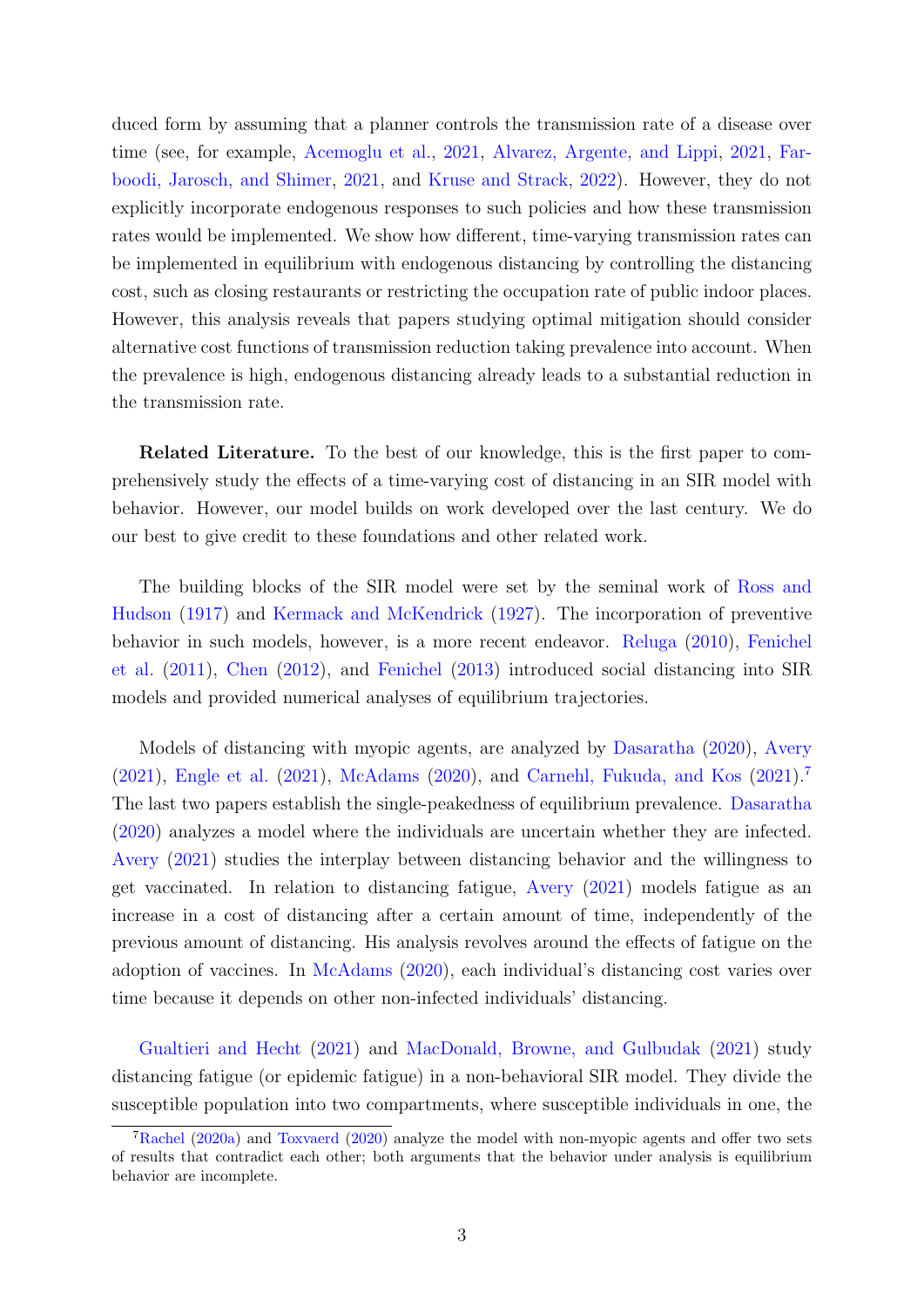"fatigue" compartment, compartment have a higher transmission rate than those in the other, the "quarantine", compartment. Due to distancing fatigue, a susceptible individual in the quarantine compartment moves to the fatigue compartment at a constant rate of time [\(MacDonald, Browne, and Gulbudak,](#page-21-7) [2021\)](#page-21-7) or discretely after some predetermined time [\(Gualtieri and Hecht,](#page-20-9) [2021\)](#page-20-9).

Other papers have studied possibilities and reasons behind second waves. [Rachel](#page-22-5) [\(2020b\)](#page-22-5) studies the likelihood of a second wave of an epidemic in a behavioral SIR model and argues that lifting of a mitigation policy can lead to a second wave. Numerical projections for the COVID-19 pandemic in [Giannitsarou, Kissler, and Toxvaerd](#page-20-10) [\(2021\)](#page-20-10) suggest that waning immunity can cause several waves.

### 2 Model

We study how individuals' social distancing behavior during an epidemic is affected by a time-varying cost of distancing and how this affects the dynamics of an epidemic. A continuum of agents, indexed by  $i \in [0,1]$ , is infinitely lived with time labeled by  $t \in [0,\infty)$ . The population is divided into three compartments: susceptible  $(S)$ , infected  $(I)$  and recovered  $(R)$ .<sup>[8](#page-4-0)</sup> Susceptible individuals can get infected by meeting an infected individual. Infected individuals recover at rate  $\gamma > 0$ ; this implies that it takes on average  $1/\gamma$  units of time to recover. After recovery, individuals acquire permanent immunity and cannot get infected again.

Individuals are responsive to the threat of infection and thus might try to avoid it. We capture this by letting a susceptible individual choose the level of exposure to the infection  $\varepsilon(t) \in [0, 1]$  at each point in time. A susceptible individual who chooses exposure  $\varepsilon(t)$  at time t gets infected at rate  $\beta\varepsilon(t)I(t)$ , where  $\beta > \gamma$  is the transmission rate of the disease. Less exposure, i.e., lower  $\varepsilon(t)$ , thus, decreases the chance of infection. Conversely, we define distancing as  $d(t) := 1 - \varepsilon(t)$ . We assume that getting infected comes at a cost  $\eta \geq 0$  while being susceptible generates a flow payoff of  $\pi_S$ . The cost of infection being constant over time is an assumption akin to assuming that the individuals are myopic.<sup>[9](#page-4-1)</sup> A reduction in exposure comes at a cost  $\frac{1}{2}c(t)(1-\varepsilon(t))^2$ , therefore, in the absence of the epidemic, individuals would go about their daily business with  $\varepsilon(t) = 1$ . The main novelty of our model is that we allow the distancing cost  $c(t)$  to vary over time.

<span id="page-4-1"></span><span id="page-4-0"></span><sup>8</sup>Our model abstracts from deaths for the simplicity of presentation.

<sup>&</sup>lt;sup>9</sup>For other models with myopic individuals, see [Dasaratha](#page-20-2) [\(2020\)](#page-20-2), [Engle et al.](#page-20-8) [\(2021\)](#page-20-8), and [Carnehl,](#page-19-3) [Fukuda, and Kos](#page-19-3) [\(2021\)](#page-19-3).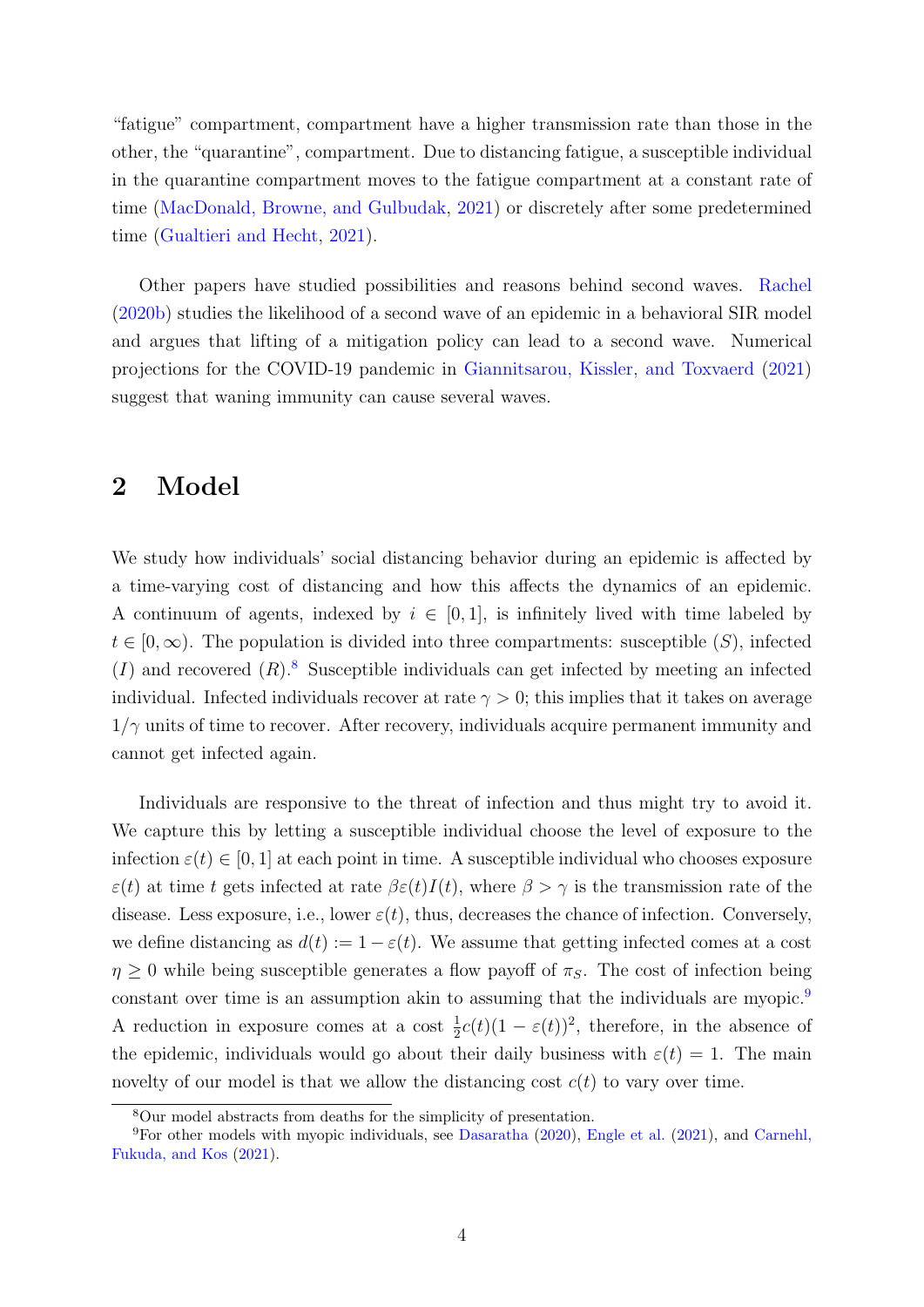For each susceptible individual  $i$ , the distancing cost is a piece-wise continuously differentiable function  $c_i : [0, \infty) \to [\underline{c}, \infty)$  with the following three properties: (i) there exists a lower bound  $c > 0$  such that  $c_i(t) \geq c$  for all t; (ii) there are at most a finite number of jump discontinuities of  $c_i$ , which are common for all individuals i, at  $t_1 < \cdots < t_N$ such that, on each interval  $(t_n, t_{n+1})$  with  $n \in \{1, ..., N\}$ , <sup>[10](#page-5-0)</sup>  $\dot{c}_i(t)$  is a continuous function satisfying

<span id="page-5-6"></span>
$$
\dot{c}_i(t) = F(t, c_i(t), d_i(t)),
$$
\n(1)

<span id="page-5-7"></span>where  $F(t, \cdot, \cdot)$  is a function of the current distancing cost  $c_i(t)$  and the current distancing level  $d_i(t)$  of individual i, and (iii) at each  $t_n$  with  $n \in \{1, \ldots, N\}$ ,  $c_i$  is right-continuous. At  $t = 0$  and at any point of jump discontinuity of  $c_i$ , we assume that  $c_i(t)$  is given.<sup>[11](#page-5-1)</sup> We assume that  $c_i(0)$  is independent of i and denote it  $c_0$ . A clarification is in order: While  $c_i(t)$  may depend on the identity of an individual i, the environment is symmetric due to the common law of motion F and the common initial cost  $c_0$ . Differences in the cost among agents might, however, arise due to variations in the choice of distancing.

A susceptible individual i determines her exposure level at each time by solving:

$$
\max_{\varepsilon_i(t)\in[0,1]} \pi_S - \frac{c_i(t)}{2}(1-\varepsilon(t))^2 - \beta \eta I(t)\varepsilon_i(t). \tag{2}
$$

At each time t, the susceptible individual i takes the value of  $c_i(t)$  as given, while the resulting exposure level affects the slope of the distancing cost,  $\dot{c}_i(t)$ .<sup>[12](#page-5-2)</sup>

Let the average exposure be  $\varepsilon(t) = \frac{1}{S(t)} \int \varepsilon_i(t) dt$  where the integral is taken over the susceptible individuals. The disease dynamics are governed by the following system of differential equations:

<span id="page-5-3"></span>
$$
\dot{S}(t) = -\beta \varepsilon(t) I(t) S(t),\tag{3}
$$

<span id="page-5-5"></span><span id="page-5-4"></span>
$$
\dot{I}(t) = I(t)(\beta \varepsilon(t)S(t) - \gamma),\tag{4}
$$

$$
\dot{R}(t) = \gamma I(t),\tag{5}
$$

for all except possibly a finite number of t, with the initial condition  $(S(0), I(0), R(0)) =$  $(S_0, I_0, 0)$  with  $I_0 \in (0, 1)$  and  $S_0 = 1 - I_0$ . The size of the population is constant over time:  $S(t) + I(t) + R(t) = 1$  for all  $t \ge 0$ .

**Definition 1.** An equilibrium is a tuple of functions  $(S, I, R, (c_i, \varepsilon_i)_i)$  with the following

<span id="page-5-1"></span><span id="page-5-0"></span><sup>&</sup>lt;sup>10</sup>For ease of exposition, let  $t_{N+1} = \infty$ .

<sup>&</sup>lt;sup>11</sup>We allow for such discrete jumps to accommodate holidays (in which the distancing costs discretely jump) or changes in social-distancing policies (that also discretely affect the distancing costs).

<span id="page-5-2"></span><sup>12</sup>Intuitively, consider a discrete-time model in which, at the start of each period, a susceptible individual takes her distancing cost at that time as given. Her resulting exposure level affects her distancing cost in the next period. Our model would correspond to the continuous-time limit of such a model.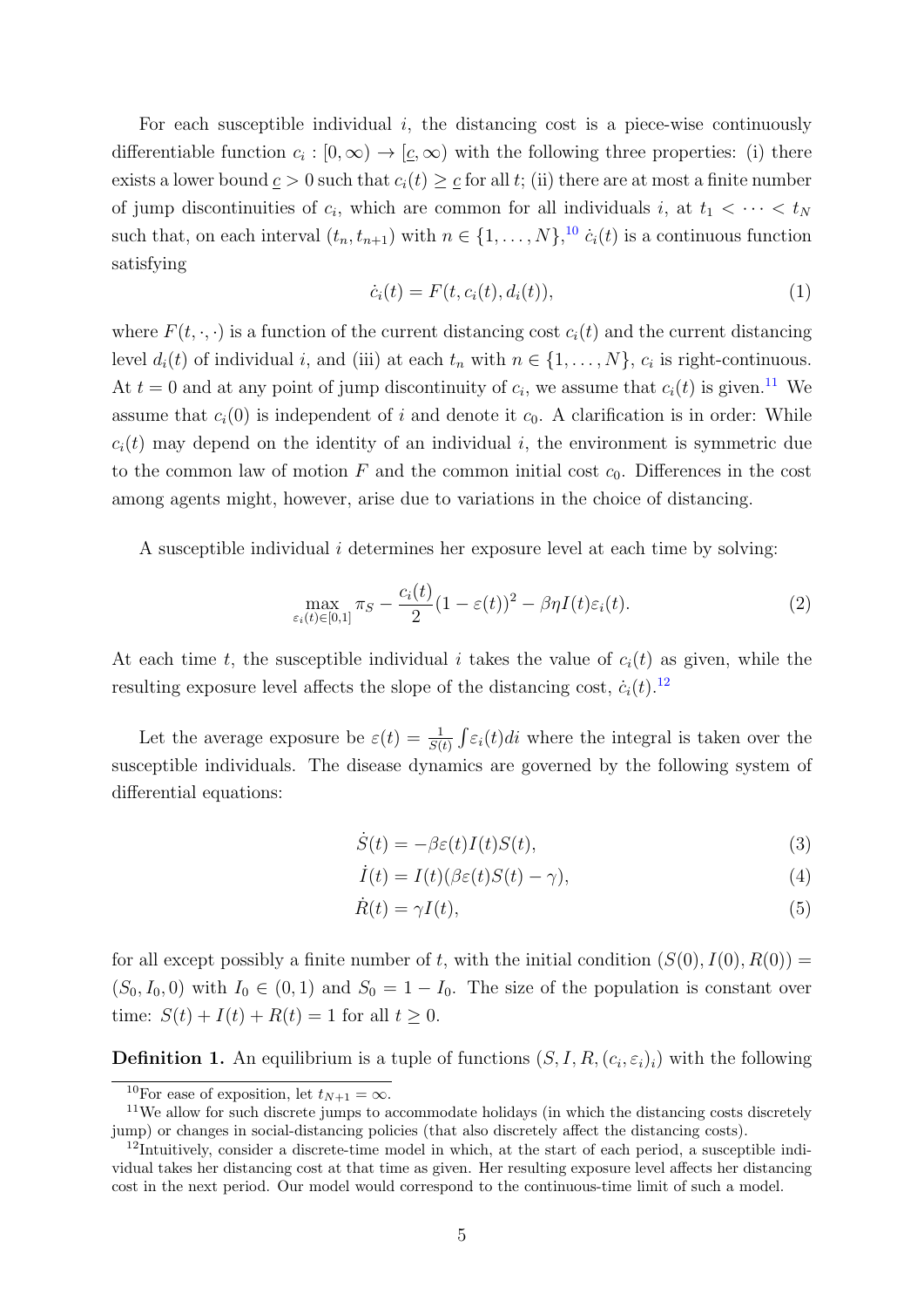three properties: (i)  $(S, I, R)$  are continuous functions that satisfy  $(3)$ ,  $(4)$  and  $(5)$  with the initial condition  $(S(0), I(0), R(0)) = (S_0, I_0, 0)$ , where  $\varepsilon$  is the average exposure;<sup>[13](#page-6-0)</sup> (ii) each  $\varepsilon_i$  solves [\(2\)](#page-5-6), that is,  $\varepsilon_i$  is a best response to  $(S, I, R)$  given  $c_i$ ; and (iii) the distancing cost function  $c_i$  satisfies [\(1\)](#page-5-7), where  $d_i = 1 - \varepsilon_i$ . An equilibrium is symmetric if  $\varepsilon = \varepsilon_i$  for all i.

The first order condition of the individual's problem yields

<span id="page-6-1"></span>
$$
\varepsilon_i(t) = \max\left(0, 1 - \frac{\beta \eta I(t)}{c_i(t)}\right). \tag{6}
$$

An agent chooses a lower exposure (that is, she socially distances more) when the prevalence is higher. Distancing is increasing in the cost of infection  $\eta$  and the transmission rate  $\beta$ , and decreasing in the cost of distancing  $c_i(t)$ . In equilibrium,  $\varepsilon_i = \varepsilon$  and  $c := c_i$  for all i due to [\(6\)](#page-6-1) differing across individuals only in the distancing cost  $c_i(t)$  and the fact that  $c_i(0) = c_0$  for all i. Therefore, any equilibrium is symmetric:

<span id="page-6-2"></span>
$$
\varepsilon(t) = \max\left(0, 1 - \frac{\beta \eta I(t)}{c(t)}\right). \tag{7}
$$

Plugging the expression for exposure [\(7\)](#page-6-2) into the system of differential equations [\(3\)](#page-5-3), [\(4\)](#page-5-4), [\(5\)](#page-5-5), and [\(1\)](#page-5-7) leads to the system of differential equations characterizing the equilibrium.

<span id="page-6-4"></span>Proposition 1. An equilibrium exists, is unique and symmetric. In the unique equilibrium, the system  $(S, I, R)$  satisfies  $I_{\infty} := \lim_{t \to \infty} I(t) = 0$ ,  $S_{\infty} := \lim_{t \to \infty} S(t) \in$  $\sqrt{ }$ 0,  $\gamma$ β  $\setminus$ , and  $\lim_{t\to\infty}\varepsilon(t)=1.$ 

Throughout most of the analysis, we focus on the case in which the prevalence is increasing at the outset,  $\dot{I}(0) > 0$ . This occurs whenever

<span id="page-6-3"></span>
$$
\beta S_0 \left( 1 - \frac{\beta \eta I_0}{c_0} \right) - \gamma > 0. \tag{8}
$$

The above inequality is satisfied as long as  $\beta > \gamma$  and the initial seed of infection  $I_0$  is small enough. Put differently, given the fixed values of other parameters, there exist  $\beta$ and  $\overline{\beta}$ , with  $\gamma < \underline{\beta} < \overline{\beta}$ , such that  $\dot{I}(0) > 0$  if and only if  $\beta \in (\underline{\beta}, \overline{\beta})$ .

<span id="page-6-0"></span><sup>&</sup>lt;sup>13</sup>The assumption of continuity of  $(S, I, R)$  is innocuous in light of our application. Discontinuities could only arise at discontinuities of  $c(t)$ . However,  $c(t)$  only affects behavior and the changes in I and S over an interval of time of length  $\Delta > 0$  is bounded from above by the SIR dynamics without behavior and from below by a path in which no individual is infected in this interval. Both paths are continuous as  $\Delta$  goes to zero and so are our modified dynamics.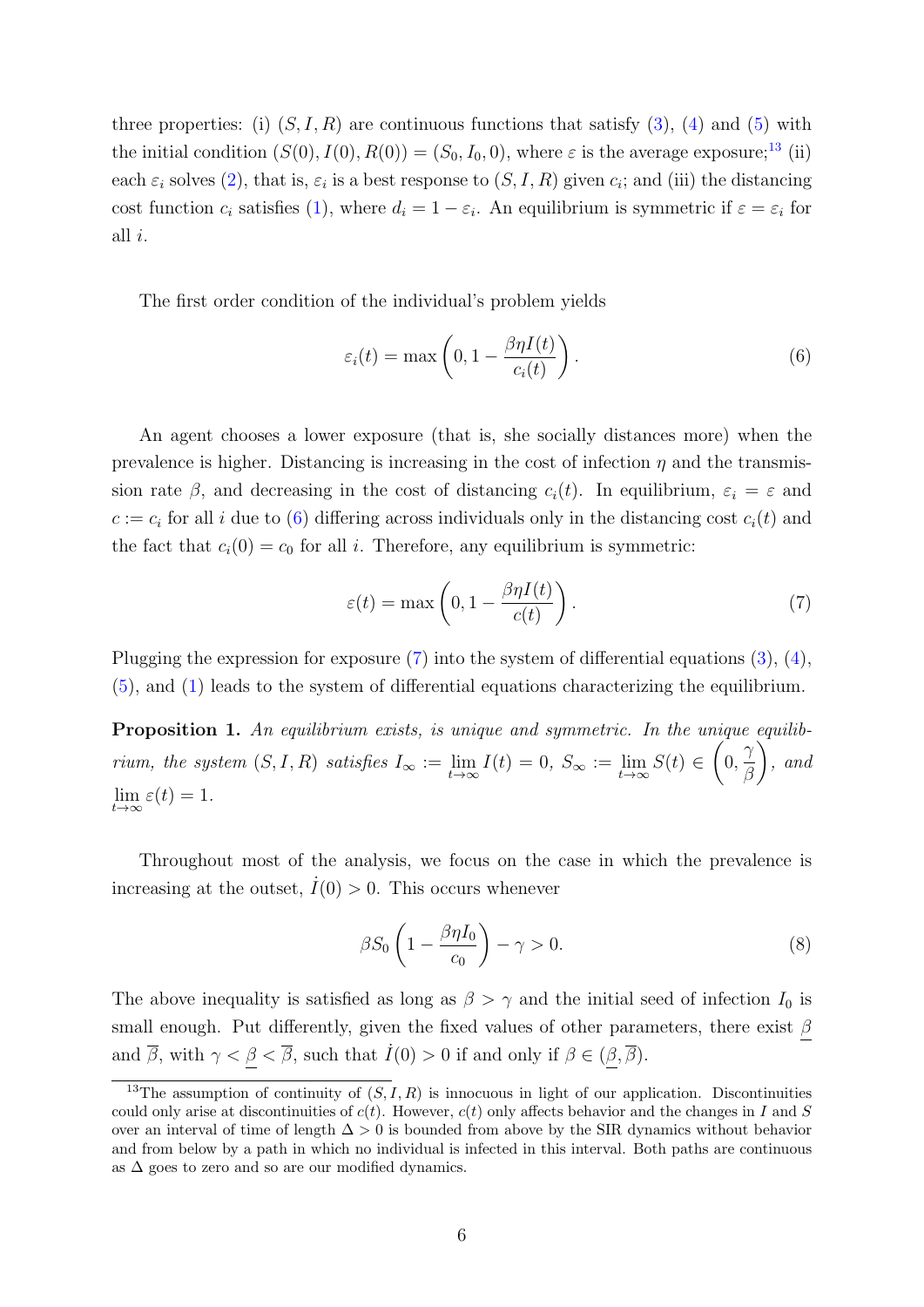## 3 Continuous Distancing Cost with an Application to Distancing Fatigue

This section studies the case in which the distancing cost is a continuous function of time. First, Section [3.1](#page-7-0) provides a sufficient condition for the epidemic being singlepeaked under a general specification of distancing cost. Section [3.2](#page-10-0) introduces the effect of past distancing behavior on the current distancing cost, which we interpret as distancing fatigue, and shows that prevalence peaks at most once.

#### <span id="page-7-0"></span>3.1 Sufficient Condition for Single-Peaked Epidemics

In this part, we examine conditions on the distancing cost under which the prevalence peaks at most once. We define a peak prevalence to be a strict local maximum.

<span id="page-7-1"></span>**Proposition 2.** Let c be a (continuously) differentiable function such that c is given by [\(1\)](#page-5-7) for all  $t > 0$ . If

<span id="page-7-2"></span>
$$
\frac{\dot{c}(t)}{c^2(t)} < \frac{\varepsilon^2(t)}{\eta} \text{ for all } t > 0,\tag{9}
$$

then, in equilibrium, prevalence I has a single peak. A sufficient condition for the above inequality to be satisfied is

<span id="page-7-3"></span>
$$
\frac{\dot{c}(t)}{c^2(t)} < \frac{\gamma^2}{\eta \beta^2 S_0^2} \text{ for all } t > 0. \tag{10}
$$

If the cost of distancing is growing slowly, more precisely, if  $\dot{c}/c^2$  is small, then I has only one local maximum. The prevalence either immediately starts decreasing and never picks up or increases from the outset until it reaches the peak and decreases thereafter. In this case, it takes on a familiar shape as in the SIR model without distancing. The proof argues that for the second wave to arise, I would first need to attain a local minimum at some time  $t > 0$  for which to occur  $\dot{I}(t) = 0$  and  $\ddot{I}(t) \geq 0$  are necessary. By taking the derivative of  $\dot{I}$ , the latter requirement can be shown to be equivalent to

$$
\frac{\dot{c}(t)}{c^2(t)} \ge \frac{\varepsilon^2(t)}{\eta}.
$$

Therefore, if  $\dot{c}(t)/c^2(t) < \varepsilon^2(t)/\eta$  for all  $t > 0$ , there can be no local minimum and consequently no second wave. This result nests  $c(t) = c$  as the special case; an environment which was previously analyzed in [Carnehl, Fukuda, and Kos](#page-19-3) [\(2021\)](#page-19-3).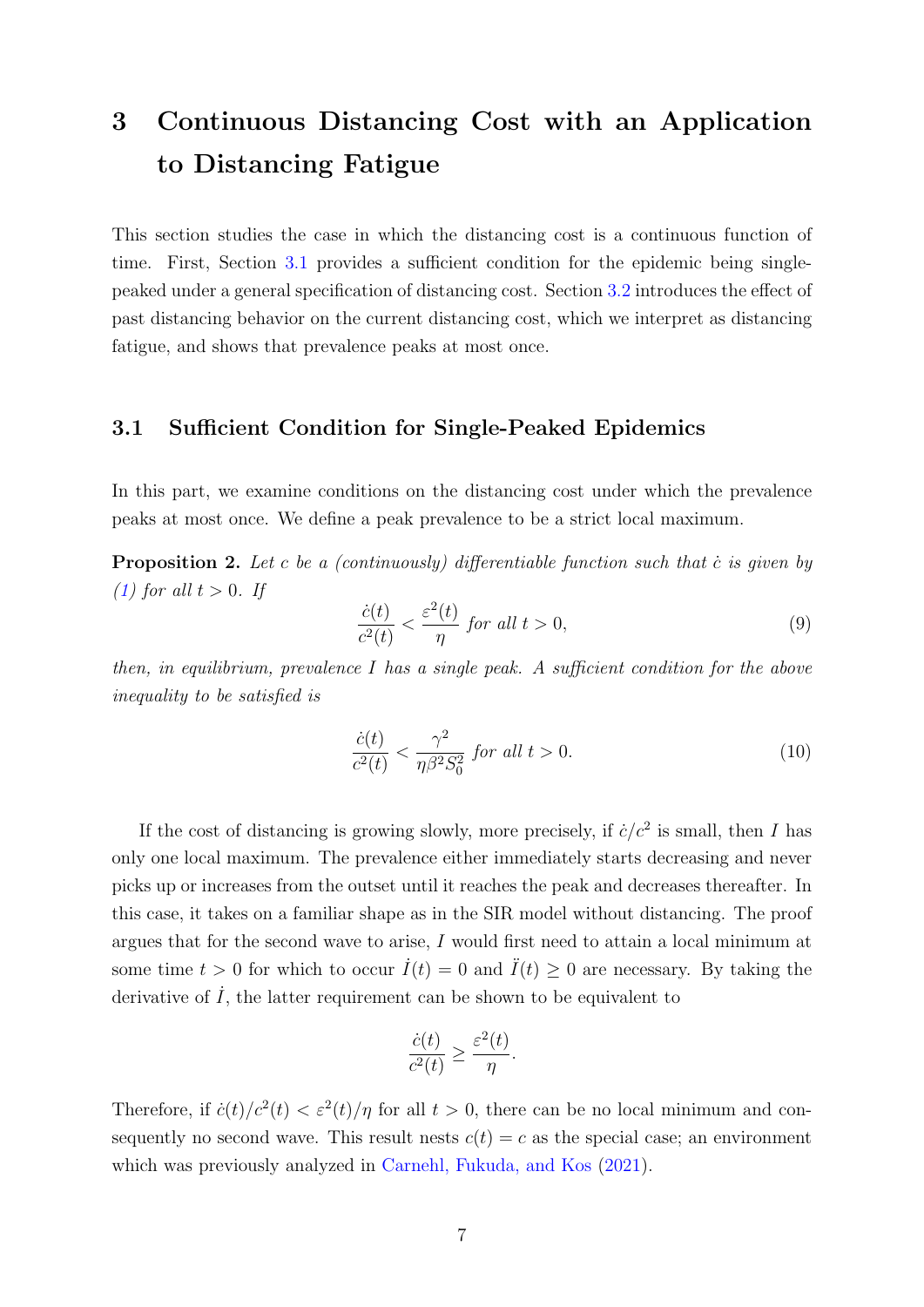In contrast, notice that if  $\dot{c}(t)/c^2(t) > \varepsilon^2(t)/\eta$  for all  $t > 0$ , then any stationary point of  $I$  is a local minimum. This contradicts the existence of a differentiable cost function such that  $I(0) > 0$ , as  $I_{\infty} = 0$ . Indeed, a similar result can be established directly. Let us examine more closely the inequality  $\dot{c}(t)/c^2(t) > 1/\eta$ , which is sufficient for the above inequality to be satisfed. Moreover, let

$$
\sigma(t):=\frac{\dot{c}(t)}{c(t)}
$$

be the semi-elasticity of c. The above inequality can be rewritten as  $\sigma(t) > \frac{1}{r}$  $\frac{1}{\eta}c(t)$ ; that is, it can be interpreted as the requirement that the semi-elasticity of a function dominates the function itself (multiplied by some positive constant).<sup>[14](#page-8-0)</sup> The next result establishes that no differentiable function that is everywhere positive satisfies this property.

<span id="page-8-1"></span>**Lemma 1.** There does not exist a continuously differentiable function  $c : [0, \infty) \to [\underline{c}, \infty)$ with  $c(t) \geq c$  for all t, such that  $\sigma(t) > \frac{1}{n}$  $\frac{1}{\eta}c(t)$  for all  $t > 0$ .

The inequality  $\sigma(t) > c(t)/\eta$ , which is necessary for a second wave to arise, requires that the distancing cost c grows extremely fast. To build further intuition, fix a  $c_0 > 0$ . A solution to the differential equation  $\sigma(t) = c(t)/\eta$  on  $t \in (0, \eta/c_0)$  is

$$
c(t) = \frac{1}{\frac{1}{c_0} - \frac{t}{\eta}},
$$

which grows towards infinity as t goes towards  $\eta/c_0$ . This analysis establishes that if there is to be a continuous distancing cost function that generates more than one wave, such a cost function needs to satisfy  $\dot{c}(t)/c^2(t) < \varepsilon^2(t)/\eta$  for low values of t. More precisely it must do so at the first stationary point, followed by a period of time where  $\dot{c}(t)/c^2(t)$  $\varepsilon^2(t)/\eta$ . The second period must, however, be limited in duration as otherwise there does not exist a distancing cost function that satisfies these conditions.

In the following, we apply Proposition [2](#page-7-1) to show that the prevalence of a disease is single-peaked for several natural cost-function specifications. An example illustrates the usefulness of Proposition [2](#page-7-1) as it does not require an analysis of the potentially complicated disease dynamics but only an inspection of the cost function itself. In the following subsection, we move on to a more realistic but more complicated evolution of the distancing cost based on distancing fatigue.

<span id="page-8-0"></span><sup>&</sup>lt;sup>14</sup>Note that the right-hand side of the inequality, the ratio between the cost of the disease and the distancing cost, is inversely proportional to equilibrium distancing.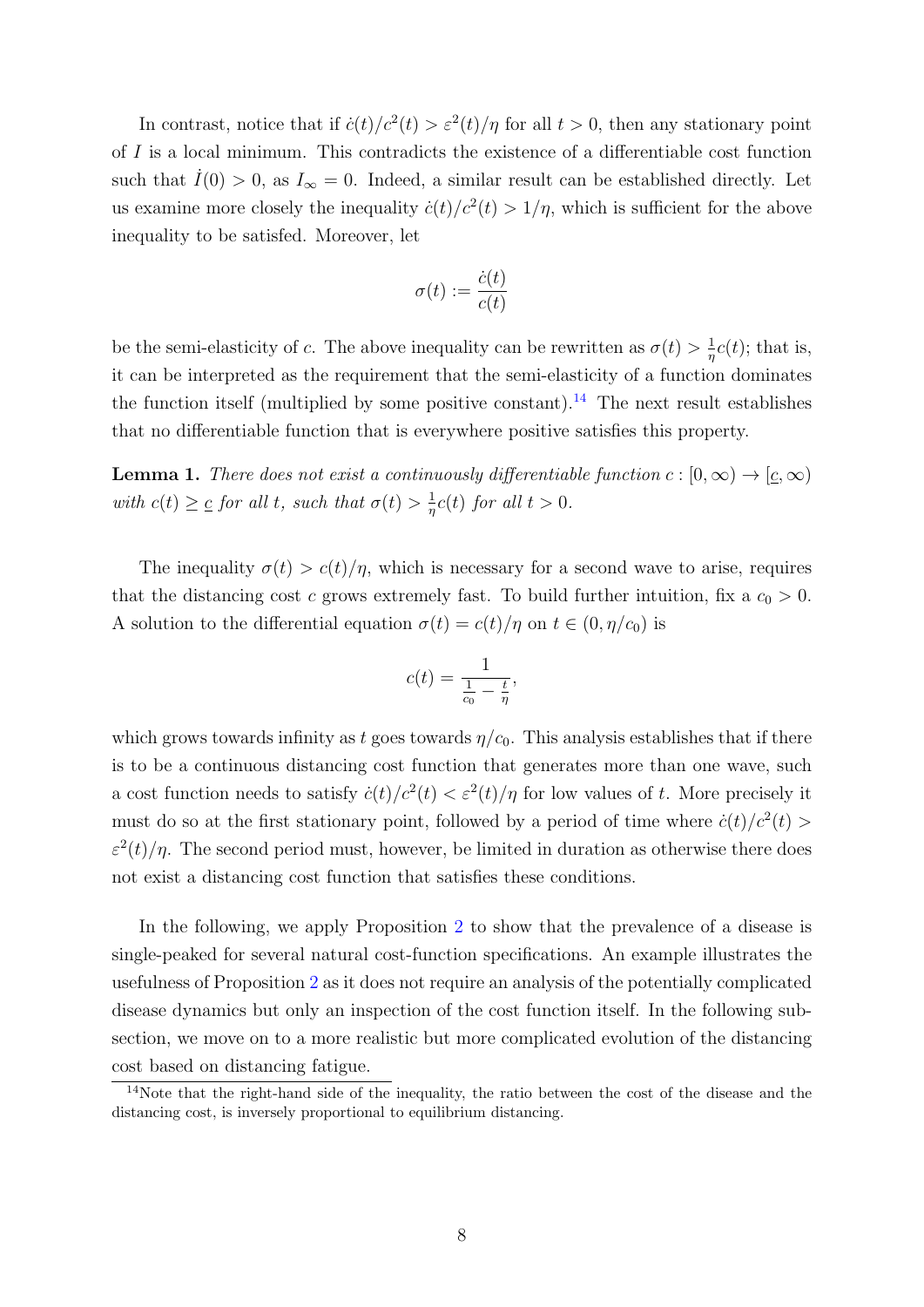

<span id="page-9-1"></span>Figure 1: Example [1.](#page-9-0) The left panel depicts the infected population I over time. While I initially decreases, it starts to increase at around  $t = 5$ . The right panel depicts the exposure level  $\varepsilon$  over time.

<span id="page-9-0"></span>Example 1. Suppose that the cost function is linear in time

$$
c(t) = c_0 + k \cdot t,
$$

where  $c_0 > 0$  and  $k > 0$ . In this case, the term  $\dot{c}(t)/c^2(t) = k/c^2(t)$  is non-increasing over time, therefore by the above arguments there do not exist two points in time  $t_1$  and  $t_2$  such that  $\dot{I}(t_1) = \dot{I}(t_2) = 0$  and  $\ddot{I}(t_1) < 0$  and  $\ddot{I}(t_2) < 0$ . Consequently, if  $\dot{I}(0) > 0$ , prevalence is single-peaked.

However, when the prevalence is initially decreasing,  $\dot{I}(0) < 0$ , the behavior of the model with linear distancing cost can differ substantially from the standard SIR model without distancing or the SIR model with constant distancing cost. In those models, if the prevalence is initially decreasing, then it is decreasing throughout. Here, in contrast, it may occur that, even though the prevalence is decreasing at the outset, there exists a time  $\hat{t} > 0$  when the prevalence is increasing, i.e., with  $I(\hat{t}) > 0$ . For this to occur, the conditions for (i)  $\dot{I}(0) < 0$ —i.e., the reverse inequality in [\(8\)](#page-6-3)—, and for (ii)  $\dot{c}(0)/c^2(0) <$  $\varepsilon^2(0)/\eta$ —i.e., the necessary condition for the existence of some  $\underline{t} > 0$  with  $\dot{I}(\underline{t}) = 0$  and  $\ddot{I}(\underline{t}) > 0$ —must be satisfied. Figure [1](#page-9-1) illustrates an environment with linearly increasing distancing cost where the prevalence increases eventually,  $\dot{I}(t) > 0$  for some  $t > 0$ , despite it being decreasing at the outset,  $\dot{I}(0) < 0.15$  $\dot{I}(0) < 0.15$  $\Box$ 

<span id="page-9-2"></span><sup>&</sup>lt;sup>15</sup>The parameters are  $(\beta, \gamma, I_0, \eta, c_0, k) = (0.3 + \frac{1}{7}, \frac{1}{7}, 10^{-4}, 2761.63, 0.05, 0.005)$ . The parameters  $(\beta, \gamma, I_0, \eta)$  are calibrated for the onset of COVID-19. See [Carnehl, Fukuda, and Kos](#page-19-3) [\(2021\)](#page-19-3).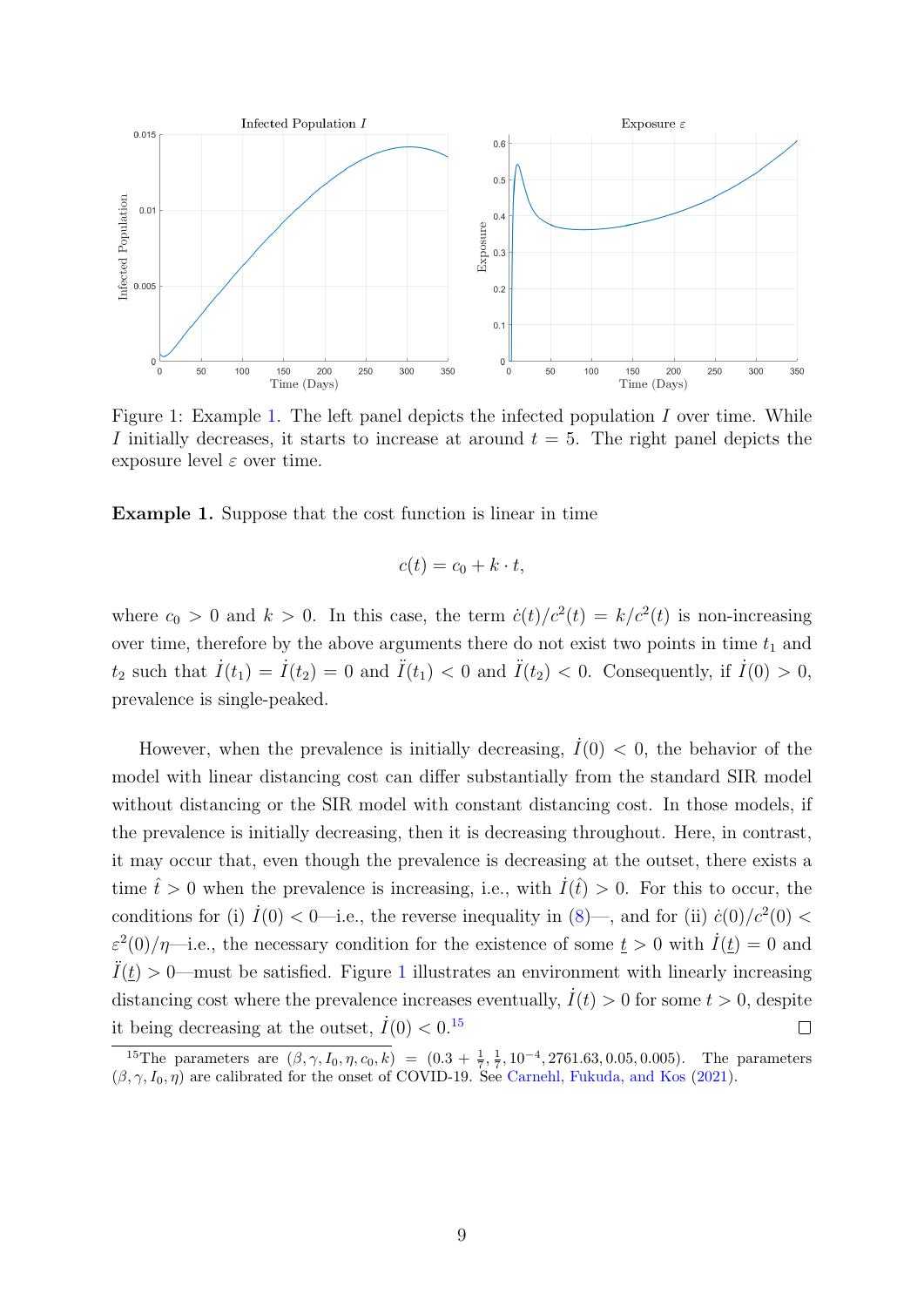#### <span id="page-10-0"></span>3.2 Distancing Fatigue

It is in human nature to socialize and to maintain social distancing over a long time horizon becomes increasingly difficult. This phenomenon, pandemic fatigue, and its importance have been well-documented empirically during the COVID-19 pandemic; see, for example, [Petherick et al.](#page-21-0) [\(2021\)](#page-21-0). A reduction in distancing behavior while lockdowns remain in place is documented in [Joshi and Musalem](#page-21-8) [\(2021\)](#page-21-8) and attributed to increasing distancing fatigue. Moreover, they show that larger reductions in mobility are associated with higher levels of fatigue.

We model distancing fatigue by having individuals' cost of distancing depend cumulatively on all the previous distancing decisions

<span id="page-10-1"></span>
$$
c(t) = c_0 + k \int_0^t e^{-r(t-\tau)} (1 - \varepsilon(\tau)) d\tau,
$$
\n(11)

where  $k > 0$  is some positive constant and  $r \geq 0$  is the fatigue recovery rate. The above function captures two important properties of fatigue. Past distancing increases an individual's distancing cost. At the same time, the effect of past distancing choices on the future cost of distancing decays over time. [Baucells and Zhao](#page-19-4) [\(2019\)](#page-19-4) provide an axiomatization of the fatigue utility model of this form. When  $r = 0$ , there is no decay, and thus the agent's cost of distancing is increasing over time.

In terms of the marginal change in the distancing cost, equation [\(11\)](#page-10-1) is written as

<span id="page-10-3"></span>
$$
\dot{c}(t) = k(1 - \varepsilon(t)) - r(c(t) - c_0),\tag{12}
$$

with the initial condition  $c(0) = c_0$ . This differential equation is a special case of [\(1\)](#page-5-7) and therefore the existence and uniqueness of equilibrium follow from Proposition [1.](#page-6-4)

In the following, we analyze the disease dynamics for the model with distancing fatigue. We start by developing two preliminary results. First, once individuals expose themselves to the disease to some extent, they will never fully distance afterward (i.e., their exposure is strictly positive afterward). Second, we show that, at the moment at which the distancing cost attains a local maximum, the prevalence is non-increasing.

<span id="page-10-2"></span>**Lemma 2.** In equilibrium, if  $\varepsilon(t') > 0$  for some t', then  $\varepsilon(t) > 0$  for all  $t \geq t'$ .

Intuitively, the result follows because exposure is inversely related to  $I(t)/c(t)$ . Therefore, should exposure fall to a very low level,  $I(t)$  would become decreasing and the distancing cost increasing—the fatigue effect. These two effects would lead the exposure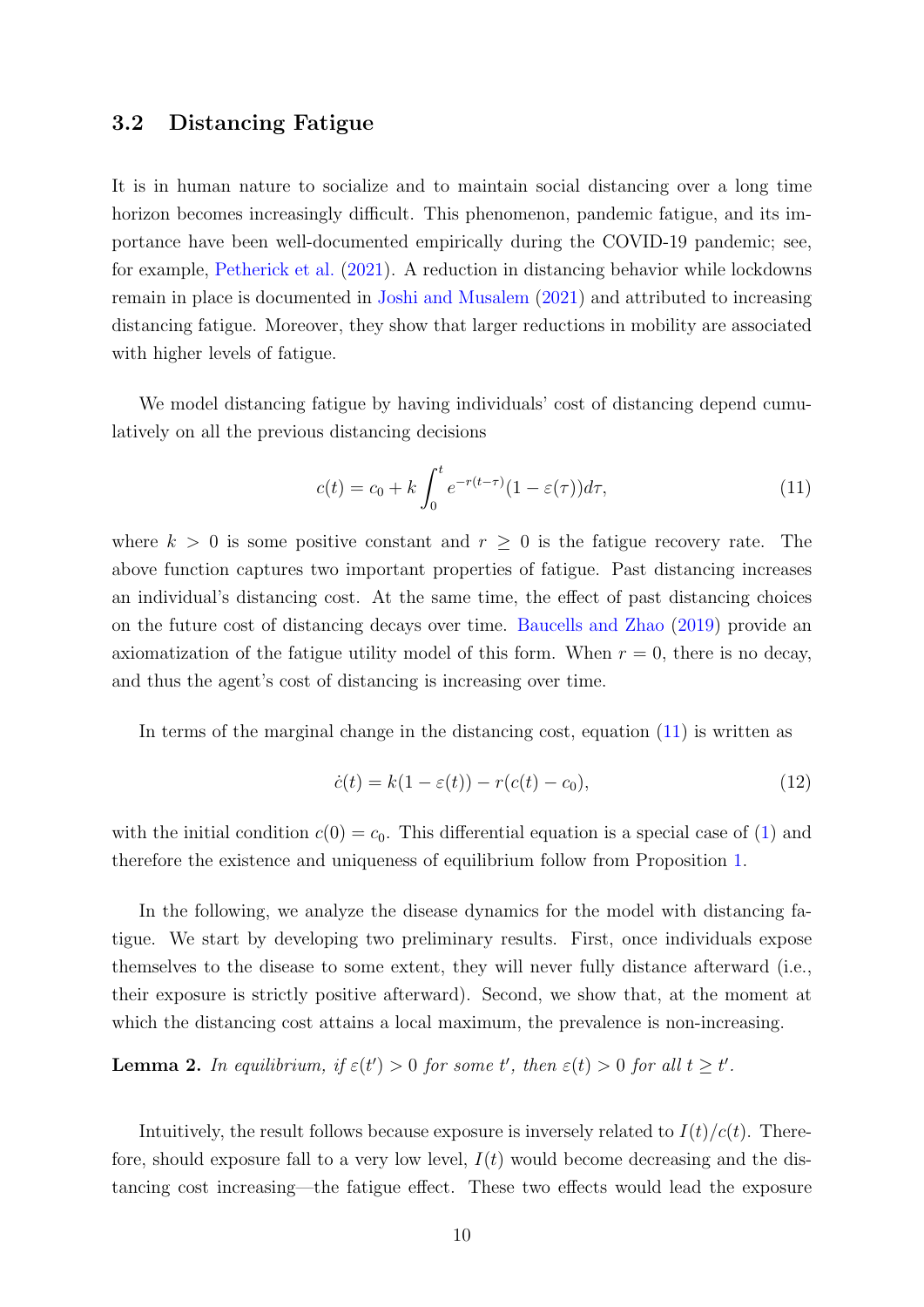to grow, thereby preventing it from falling to 0. In other words,  $\varepsilon(t)$  can be equal to 0 only at the outset of an epidemic. In that case,  $I(0) < 0$ . A simple assumption that guarantees  $\varepsilon(t)$  to be always strictly positive is  $\varepsilon(0) = 1 - \beta \eta I_0/c_0 > 0$ , which in turn is satisfied if  $I_0$  is small enough.

Next, we show that any critical point of the distancing cost is directly related to the prevalence dynamics at the critical point.

<span id="page-11-2"></span>**Lemma 3.** Suppose c is given by [\(11\)](#page-10-1) and  $I(0) > 0$ . In equilibrium, if c attains a local maximum (minimum) at  $t > 0$ , then  $\dot{I}(t) \leq 0 \geq 0$ ).

If the distancing cost function has a local maximum, it must be at a time when the prevalence is declining. To see this, suppose that the maximum of the distancing cost function was attained when I was increasing. At the same point, the exposure would decrease due to c being locally flat and the prevalence increasing. However, then it cannot be that fatigue, and therefore the distancing cost function, is already maximized. This leads us to the main result of the section.

<span id="page-11-0"></span>**Proposition 3.** Suppose c is given by [\(11\)](#page-10-1). If  $\dot{I}(0) > 0$ , I is single-peaked.

Distancing fatigue itself cannot cause a second wave. For a second peak to arise, the prevalence would have to attain a local minimum first and then start increasing again. However, when the prevalence is falling, the growth of fatigue slows down and the fatigue may even start to decrease. As a consequence, distancing is not decreasing fast enough to jump-start another wave.

The single-peakedness of prevalence has important implications for other objects in the model. We start by taking a closer look at fatigue, which we define as the endogenous, distancing-induced increase in the cost of distancing. First, as long as the fatigue recovery rate is strictly positive,  $r > 0$ , fatigue is bounded above:

$$
c(t) - c_0 = k \int_0^t e^{-r(t-\tau)} (1 - \varepsilon(\tau)) d\tau \le \frac{k}{r}.
$$

Moreover, when  $r > 0$ , fatigue cannot be strictly increasing in equilibrium over the entire time horizon. Since the cost of distancing is bounded from below by  $c_0$ , distancing will dissipate with the eventually vanishing prevalence. The fatigue recovery rate implies that, as time passes, fatigue will vanish too. The following result establishes that fatigue is single-peaked as well.

<span id="page-11-1"></span>**Proposition 4.** Suppose c is given by [\(11\)](#page-10-1). If  $\dot{I}(0) > 0$  and  $r > 0$ , then c is single-peaked. Moreover, c cannot peak before I.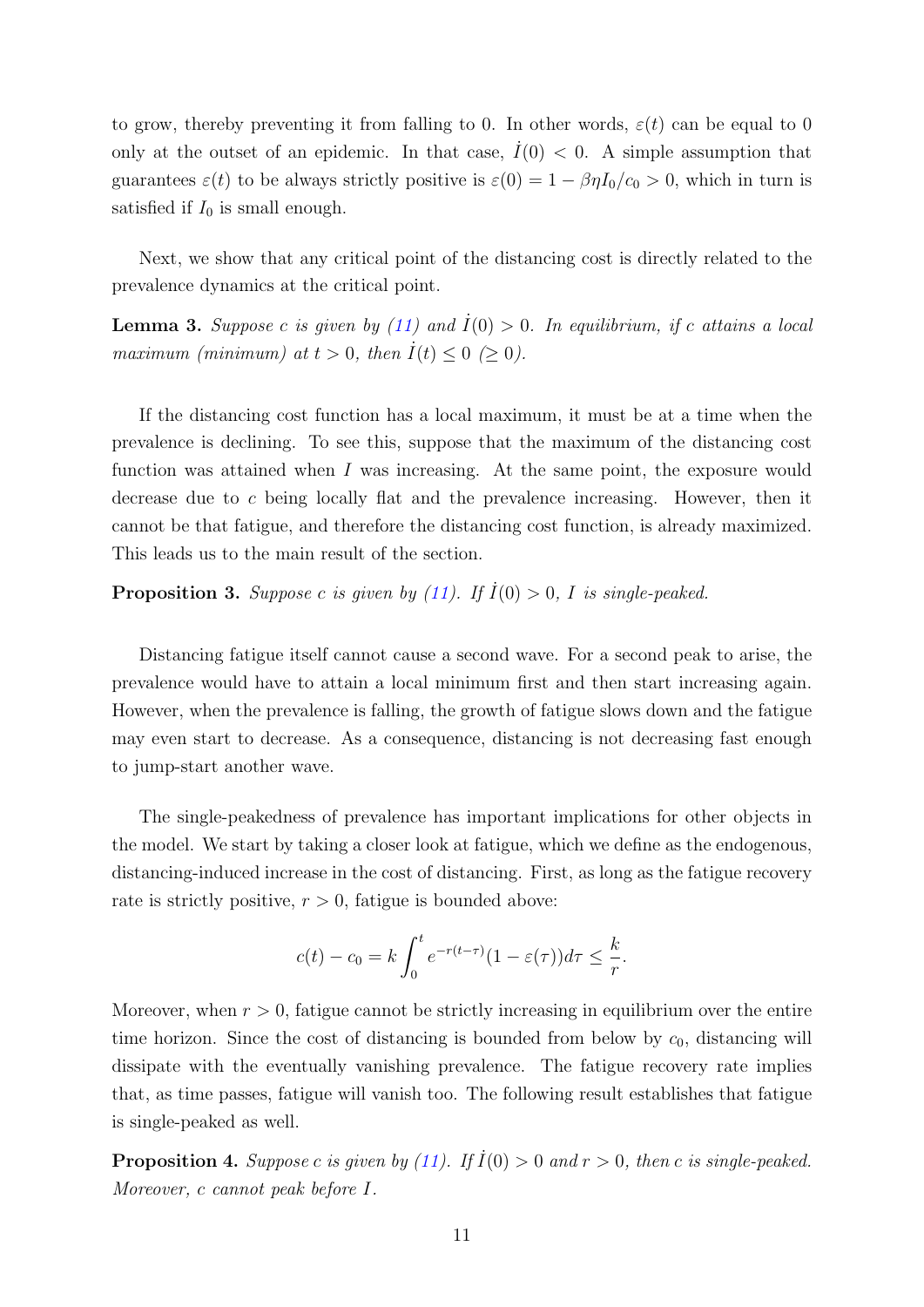

<span id="page-12-0"></span>Figure 2: Distancing Fatigue. The figure depicts the infected population  $I$ , the distancing cost c, and the exposure level  $\varepsilon$  over time.

Figure [2](#page-12-0) illustrates Propositions [3](#page-11-0) and [4](#page-11-1) when  $r = 0.1$  and  $k_0 = 0.01$ . Prevalence initially increases relatively quickly which causes individuals to engage in more social distancing. Consequently, the distancing cost increases due to fatigue accumulating. As the cost increases and prevalence approaches its peak, individuals start increasing their exposure level again. After some time, this causes fatigue, and thus, the distancing cost, to slowly decrease again.<sup>[16](#page-12-1)</sup>

Note that, as time goes to infinity, the distancing cost converges to  $c_0 = \lim_{t \to \infty} c(t)$ . In the limit, the infection dies out and the exposure level goes to full exposure. Fatigue  $c(t) - c_0$  also goes back to zero because

$$
\lim_{t \to \infty} \int_0^t e^{-r(t-\tau)} (1 - \varepsilon(\tau)) d\tau = 0,
$$

and consequently, the distancing cost returns to its initial value.

<span id="page-12-1"></span>To conclude, our findings suggest that distancing fatigue does not affect qualitative

<sup>&</sup>lt;sup>16</sup>Note that prevalence remains at an almost constant level in our model after the peak. This pattern has been empirically documented for the COVID-19 pandemic (see, for example, [Atkeson, Kopecky, and](#page-19-7) [Zha,](#page-19-7) [2020;](#page-19-7) [Gans,](#page-20-11) [2022\)](#page-20-11). In fact, [Gans](#page-20-11) [\(2022\)](#page-20-11) proposes a behavioral SIR model in which prevalence is assumed to be constant to simplify the analysis.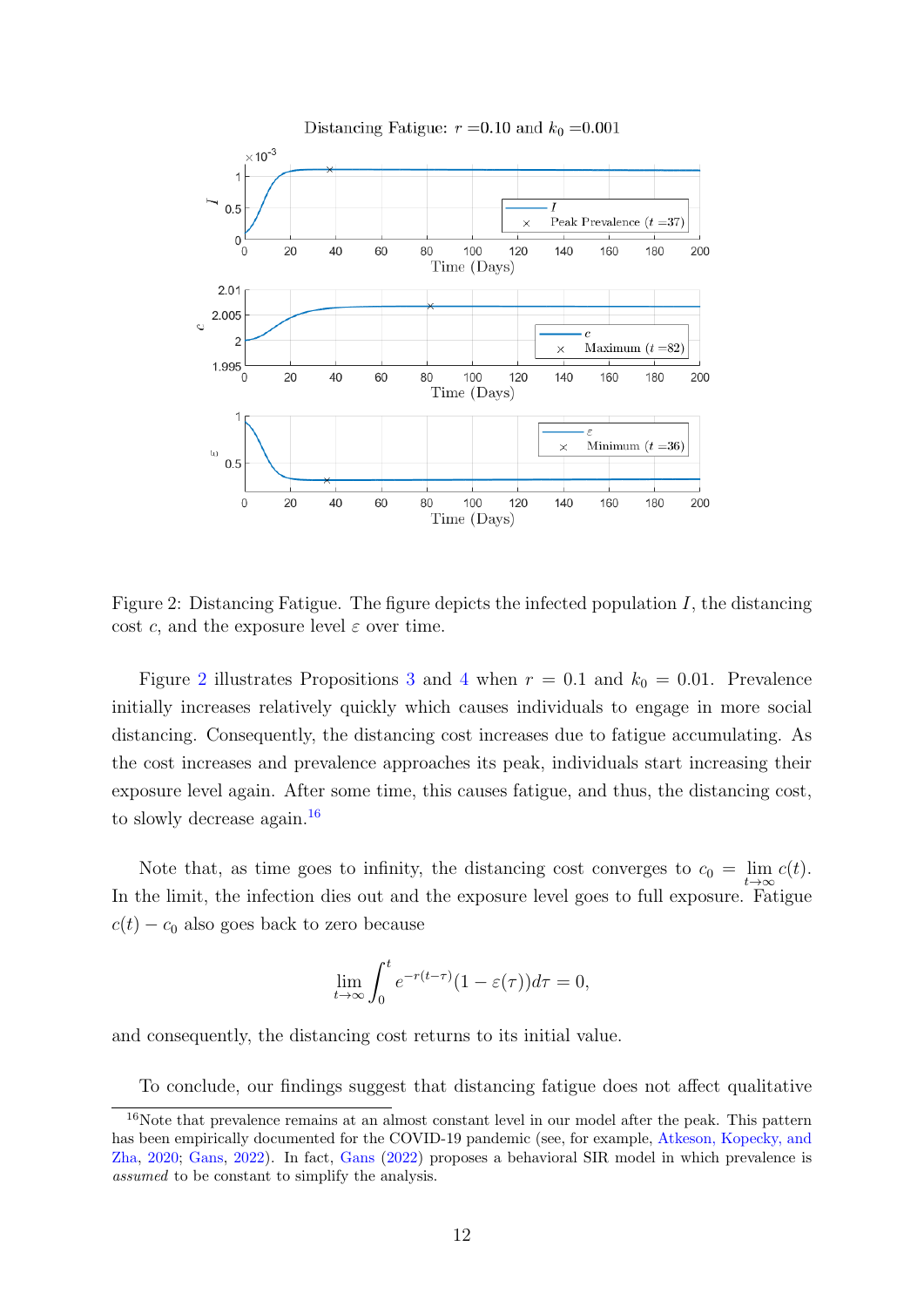features of the prevalence trajectory. This, however, is not to say that distancing fatigue cannot play an important role in an epidemiological model. It may very well have critical quantitative implications. [Goldstein, Yeyati, and Sartorio](#page-20-3) [\(2021\)](#page-20-3), for example, show that after four months of lockdown, NPIs had a significantly lower effect on reducing fatalities.

## 4 Discontinuous Distancing Cost: Policies and Holidays

The cost of social distancing depends not only on previous exposure decisions but also on other factors, such as holidays or public health policies. The opportunity cost of social distancing sharply increases during holiday seasons when social gatherings have high value or during vacation times. [Mehta et al.](#page-21-9) [\(2021\)](#page-21-9) report an increase in travel and social activity during Thanksgiving 2020. [Schlosser et al.](#page-22-6) [\(2020\)](#page-22-6) documents an increase in travel during school and public holidays. In contrast, business closures due to a governmental lockdown discretely lower the opportunity cost of social distancing. When public health policies are lifted or holidays pass, the cost of distancing returns to its original level.<sup>[17](#page-13-0)</sup> In this section, we examine the effects of discontinuous changes in the cost of distancing for a fixed amount of time. While the analysis to follow is cleanest with discontinuous changes, the results do not rely as much on the discontinuity as they do on sudden rapid changes in the cost of distancing.

We characterize the threshold on the cost of distancing such that if  $c(t)$  is above the threshold, the slope of prevalence is positive, and if  $c(t)$  is below the threshold, the slope of prevalence is negative. The difference between the threshold and the actual  $c(t)$  is the largest instantaneous change in c that will not change the sign of the slope of  $I(t)$ .

To formulate the next result, we denote by  $(S_1, I_1, R_1, c_1, \varepsilon_1)$  the equilibrium corresponding to an exogenously given distancing cost function  $c_1$ . That is,  $(S_1, I_1, R_1)$  are con-tinuous functions that satisfy [\(3\)](#page-5-3), [\(4\)](#page-5-4) and [\(5\)](#page-5-5) with the initial condition  $(S_1(0), I_1(0), R_1(0)) =$  $(S_0, I_0, 0)$ , where  $\varepsilon_1$  is the average exposure that satisfies [\(7\)](#page-6-2) with  $c = c_1$ . Note that the unique equilibrium is symmetric.

<span id="page-13-1"></span>**Proposition 5.** Let  $c_1$  be a time-dependent piece-wise continuously-differentiable distancing cost and let  $(S_1, I_1, R_1, c_1, \varepsilon_1)$  be the corresponding equilibrium. Define the threshold

<span id="page-13-0"></span><sup>17</sup>[Hatchett et al.](#page-21-10) [\(2007\)](#page-21-10) and [Caley et al.](#page-19-8) [\(2008\)](#page-19-8) report that relaxations in non-pharmaceutical interventions caused a new surge of cases due to increased social activity during the 1918 influenza pandemic. Similarly, [Nguyen et al.](#page-21-11) [\(2020\)](#page-21-11) finds an increase in mobility of 6-8% soon after US-states reopened during the COVID-19 pandemic.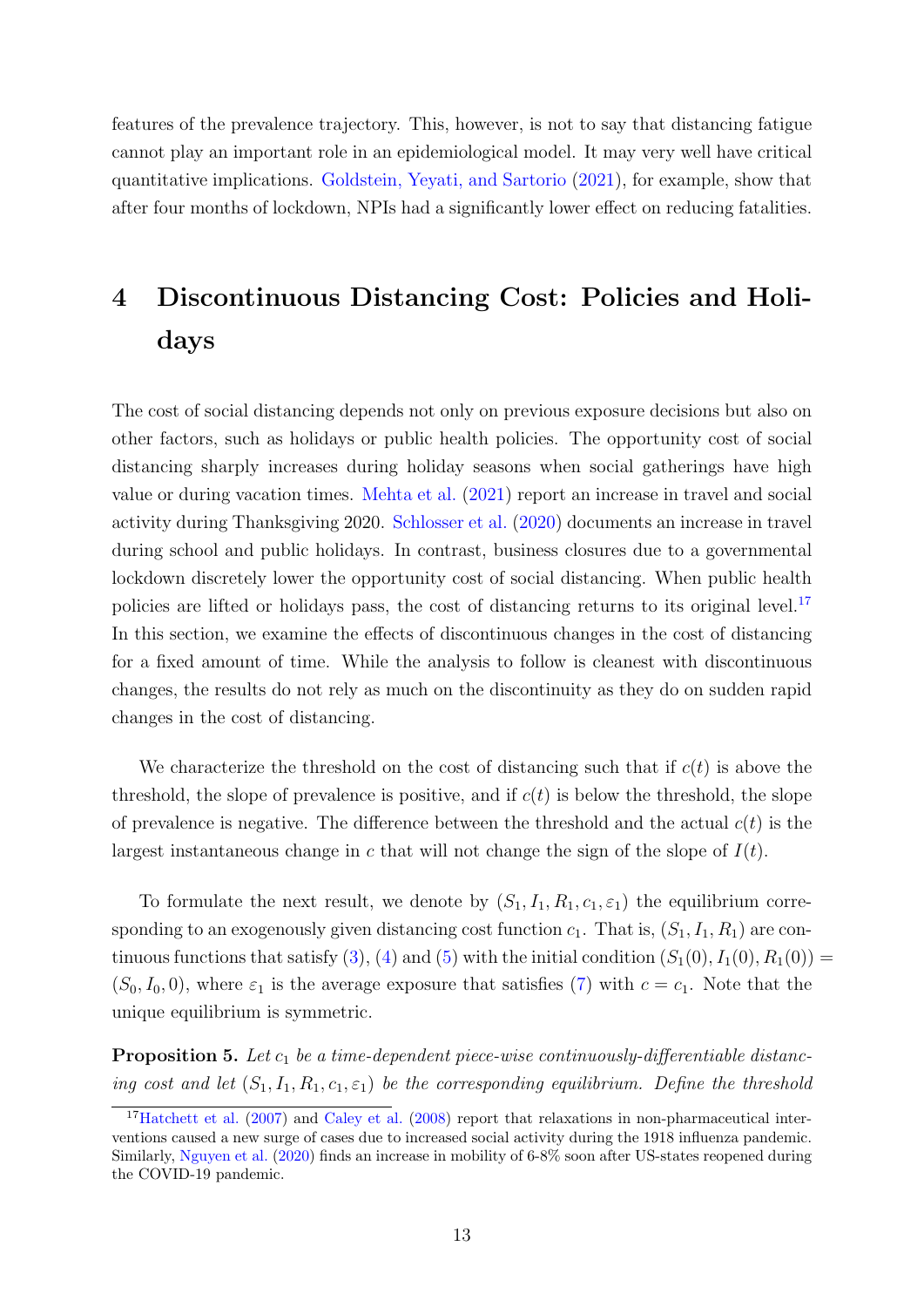distancing cost  $\bar{c}$  as follows: for each  $\tilde{t} \geq 0$ ,

$$
\bar{c}(\tilde{t}) := \begin{cases} \frac{\beta^2 I_1(\tilde{t}) S_1(\tilde{t}) \eta}{\beta S_1(\tilde{t}) - \gamma}, & \text{if } S_1(\tilde{t}) > \frac{\gamma}{\beta} \\ \infty, & \text{if } S_1(\tilde{t}) \le \frac{\gamma}{\beta} \end{cases}.
$$

For any  $\tilde{t} > 0$  and a time-dependent piece-wise continuously-differentiable distancing cost  $c_2$  with corresponding equilibrium  $(S_2, I_2, R_2, c_2, \varepsilon_2)$  and the property that  $c_2(t) = c_1(t)$ for all  $t < \tilde{t}$ , the following holds:

$$
\dot{I}_2(\tilde{t}_+) := \lim_{s \downarrow \tilde{t}} \dot{I}_2(s) < 0 \text{ if and only if } c_2(\tilde{t}) < \bar{c}(\tilde{t}).
$$

In words, fix a distancing cost  $c_1$  and its implied equilibrium and consider an alternative distancing cost  $c_2$  that coincides with  $c_1$  up to time  $\tilde{t}$ . There exists a function  $\bar{c}(t)$ , which prescribes at each point in time  $t$ , the largest value of the distancing cost under which the right-limit of the derivative of  $I(t)$  is negative.<sup>[18](#page-14-0)</sup>

Whenever  $c_1(t)$  is such that  $I(t)$  is single-peaked in equilibrium,  $\bar{c}(t)$  intersects  $c_1(t)$ once and from below. In particular, as long as  $I_1(t) > 0$ ,  $\bar{c}(t) < c_1(t)$  and conversely so if  $I(t) > 0$ . In addition, when  $S_1(t)$  approaches  $\gamma/\beta$  from above,  $\bar{c}(t)$  grows towards infinity.

The difference  $\bar{c} - c_1$  plays an important role. When the prevalence is decreasing, the cost difference informs by how much the cost can instantaneously increase without the prevalence starting to increase. Conversely, when the prevalence is already increasing, the difference  $c_1 - \overline{c}$  establishes by how much the cost of distancing must decrease for the prevalence to start falling. This is of particular interest to policymakers who are trying to establish the strictness of public health policies required to reduce the prevalence immediately. Conversely, it can be used to establish whether lifting a policy will lead to a second wave. During the 1918 influenza pandemic, relaxations in non-pharmaceutical interventions caused a new surge of cases (see, for example, [Caley et al.,](#page-19-8) [2008](#page-19-8) and [Hatchett](#page-21-10) [et al.,](#page-21-10) [2007\)](#page-21-10).

We present two examples and depict how the threshold  $\bar{c}$  evolves for different underlying scenarios. First, we consider an example with a constant underlying distancing cost  $c$ and an increase in distancing cost due to a holiday season. Second, we consider a scenario with a lockdown that reduces the constant distancing cost  $c$  for a period of time. These examples highlight the importance of taking endogenous distancing and time-varying cost seriously when a second wave is desired to be avoided.

<span id="page-14-0"></span><sup>&</sup>lt;sup>18</sup>Note that  $\overline{c}(t)$  depends on the equilibrium path  $(S_1, I_1, R_1, c_1, \varepsilon_1)$ .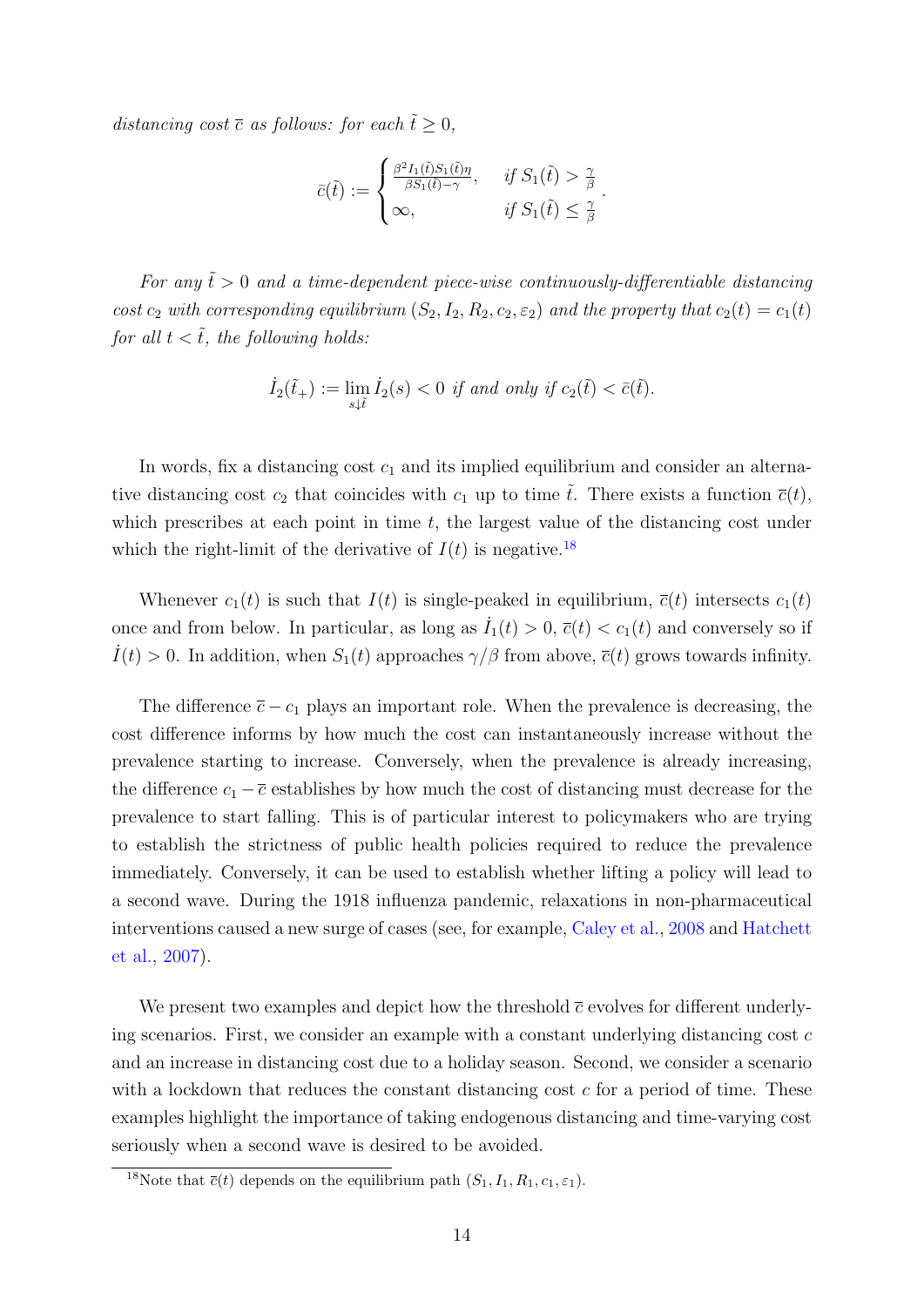

<span id="page-15-0"></span>Figure 3: Constant distancing cost. The left panel depicts the threshold distancing cost function  $\bar{c}$  over time. The right panel depicts the infected population I over time.



<span id="page-15-2"></span>Figure 4: Increased distancing cost during holidays. The left panel depicts the infected population I and especially the second wave. The right panel depicts the exposure level ε.

**Example 2.** To illustrate the threshold distancing cost  $\bar{c}$ , we consider a simple example in which the distancing cost  $c$  is constant over time. The left panel of Figure [3](#page-15-0) depicts the threshold function  $\bar{c}$  (solid curve) for the corresponding constant cost function  $c = 2$ (dashed line). The right panel depicts the infected population over time. Notably, the peak prevalence is attained around day 35.[19](#page-15-1)

Suppose that the distancing cost jumps to  $c(t) = 2.2$  during a holiday season: for

<span id="page-15-1"></span><sup>&</sup>lt;sup>19</sup>While the prevalence theoretically declines towards 0 in this constant-distancing case, the right panel suggests that the decline is slow. The shape of the threshold distancing function  $\bar{c}$  reflects this feature. Namely, as the left panel shows,  $\bar{c}$ , while growing, stays close to 2 for an extended period of time after the peak. That is, although it is difficult to see from the figure, c and  $\bar{c}$  intersect only once (at around day 35).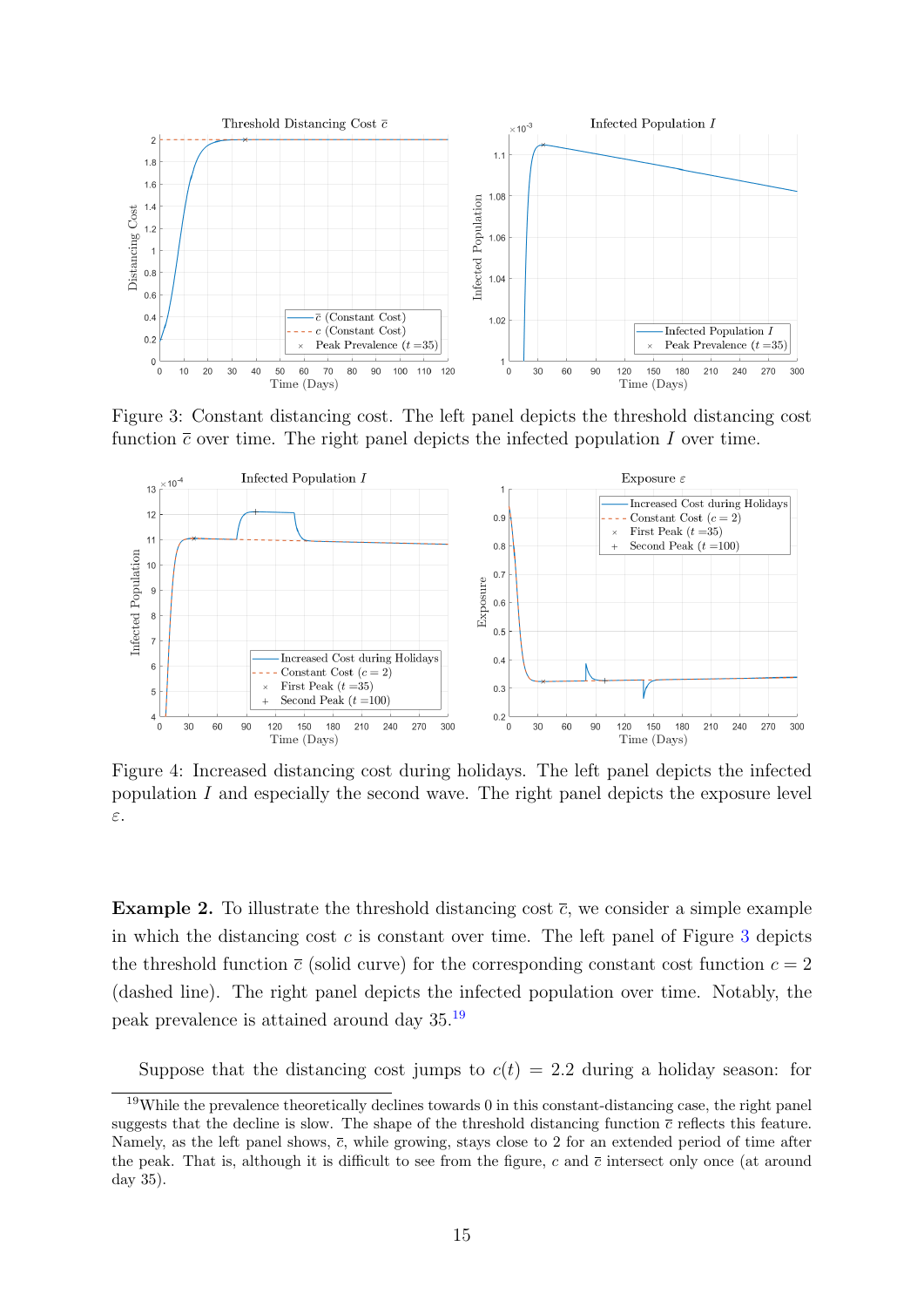

<span id="page-16-1"></span>Figure 5: Social-Distancing Policy. The left panel depicts the threshold distancing cost function  $\bar{c}$  over time. The central panel depicts the exposure level  $\varepsilon$  over time. The right panel depicts the infected population I over time.

the purpose of illustration, the holiday season lasts for two months between days 80 and 139. One can infer from the left panel of Figure [3](#page-15-0) that the new distancing cost function c jumps above the original threshold  $\bar{c}$  and thus induces prevalence to increase. The left panel of Figure [4](#page-15-2) illustrates the ensuing second wave of infection. When the holiday season starts, individuals instantaneously best respond to the higher distancing cost by increasing their exposure levels. Increased exposure, in turn, leads to higher prevalence, to which then the individuals respond by decreasing their exposure again. The right panel shows that individuals' average exposure level eventually returns to the level close to (but slightly above) the case in which the distancing cost is fixed throughout.<sup>[20](#page-16-0)</sup> After roughly 20 days, at around day 100, the infection peaks for the second time.  $\Box$ 

Example 3. Here, we consider the introduction of a social-distancing policy. Letting the baseline distancing cost be  $c(\cdot) = 2$ , recall that the left panel of Figure [3](#page-15-0) shows how much the distancing cost c must be decreased to decrease the infected population before it would reach its peak otherwise. The threshold cost  $\bar{c}$  is 1.8 at around day 15 and the peak prevalence is attained on day 35. Suppose that the social-distancing measure, which decreases distancing cost to  $c = 1.8$  is introduced on day 30.

The left panel in Figure [5](#page-16-1) gives a new threshold distancing cost function  $\bar{c}$  when the distancing cost function satisfies  $c(t) = 1.8$  for  $t \geq 30$  (the solid curve). After the introduction of the social-distancing measure, the infected population decreases, and the new threshold  $\bar{c}$  endogenously decreases as well. The figure shows that on day 50, 20 days after the social-distancing measure is introduced, the threshold cost  $\bar{c}$  is close to (but above) the distancing cost  $c = 1.8$ .

To understand the new threshold distancing cost function, consider how individuals respond to the social-distancing measure. As the central panel shows, individuals best

<span id="page-16-0"></span><sup>&</sup>lt;sup>20</sup>This means that the  $(10\%)$  increase in the distancing cost is numerically close to the order in which the infected population at the second wave is higher than that at the first peak.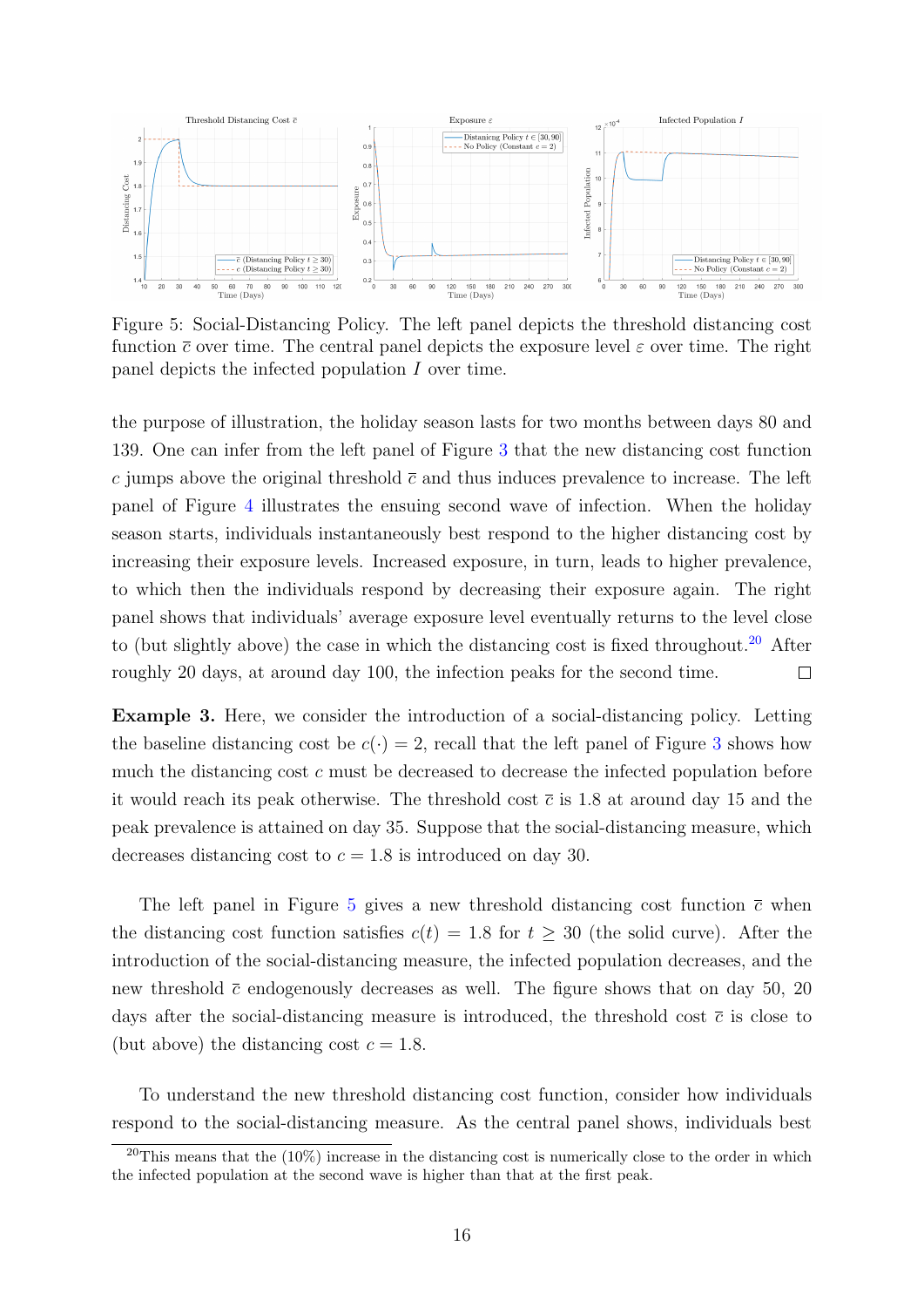respond to a lowered distancing cost by decreasing their exposure levels. The increase in distancing lowers the prevalence, which leads to a feedback effect of increasing exposure. The prevalence nevertheless decreases but individuals' responses slow down its decrease. The right panel, which depicts the infected population over time, illustrates this point.

After day 50, virtually any easing of the social-distancing measure causes the second wave. $21$  For instance, assume that the distancing measure is lifted in its entirety after two months (i.e., on day 90). The infection resurges, and around day 111, the infected population almost coincides with the case in which no distancing measure is introduced; see the right panel. П

## 5 Implementing Optimal Transmission Rates with Distancing Cost

Several papers have analyzed optimal mitigation policies in a reduced form by assuming that a planner controls the path of the disease (see, for example, [Acemoglu et al.,](#page-19-5) [2021,](#page-19-5) [Alvarez, Argente, and Lippi,](#page-19-6) [2021,](#page-19-6) [Farboodi, Jarosch, and Shimer,](#page-20-4) [2021,](#page-20-4) and [Kruse and](#page-21-4) [Strack,](#page-21-4) [2022\)](#page-21-4). That is, they assume that a planner directly controls the level of the infectiousness parameter,  $\beta(t)$ , or social interactions,  $\varepsilon(t)$ . Both cases can be viewed as a planner controlling an effective transmission rate  $\hat{\beta}(t) = \beta(t)\varepsilon(t)$ , in which either  $\beta(t)$ is controlled and  $\varepsilon(t)$  is constant or in which  $\beta$  is constant and  $\varepsilon(t)$  is controlled.

While mask mandates can directly affect the transmission rate, the attainable levels of the transmission rate are limited by such a policy alone. Many countries have introduced additional policies beyond mask mandates to reduce transmission during the COVID pandemic. Such policies aim at reducing the spread of the infection via reduced social interactions, such as bar and restaurant closures. However, to understand the effect of such policies—which affect the individuals' incentives to socially distance—, behavior should be modeled explicitly because they are only effective through individuals' endogenous choices, which, in turn, depend on the current state of the epidemic. $22$ 

<span id="page-17-0"></span> $^{21}$ [Anderson et al.](#page-19-9) [\(2020\)](#page-19-9), in discussing mitigation measures for suppressing the course of the COVID-19 pandemic, point out that interventions that reduce transmission greatly, which make the epidemic curve longer and flatter, cause the risk of a resurgence when interventions are lifted. Our analysis sheds light on a behavioral mechanism: how such measures also lower the threshold distancing cost to suppress the infection so as not to rise again.

<span id="page-17-1"></span> $22$ [Carnehl, Fukuda, and Kos](#page-19-3) [\(2021\)](#page-19-3) show that policies that affect distancing incentives via reductions in the transmission rate and changes in the cost of distancing have qualitatively different effects on the path of an epidemic.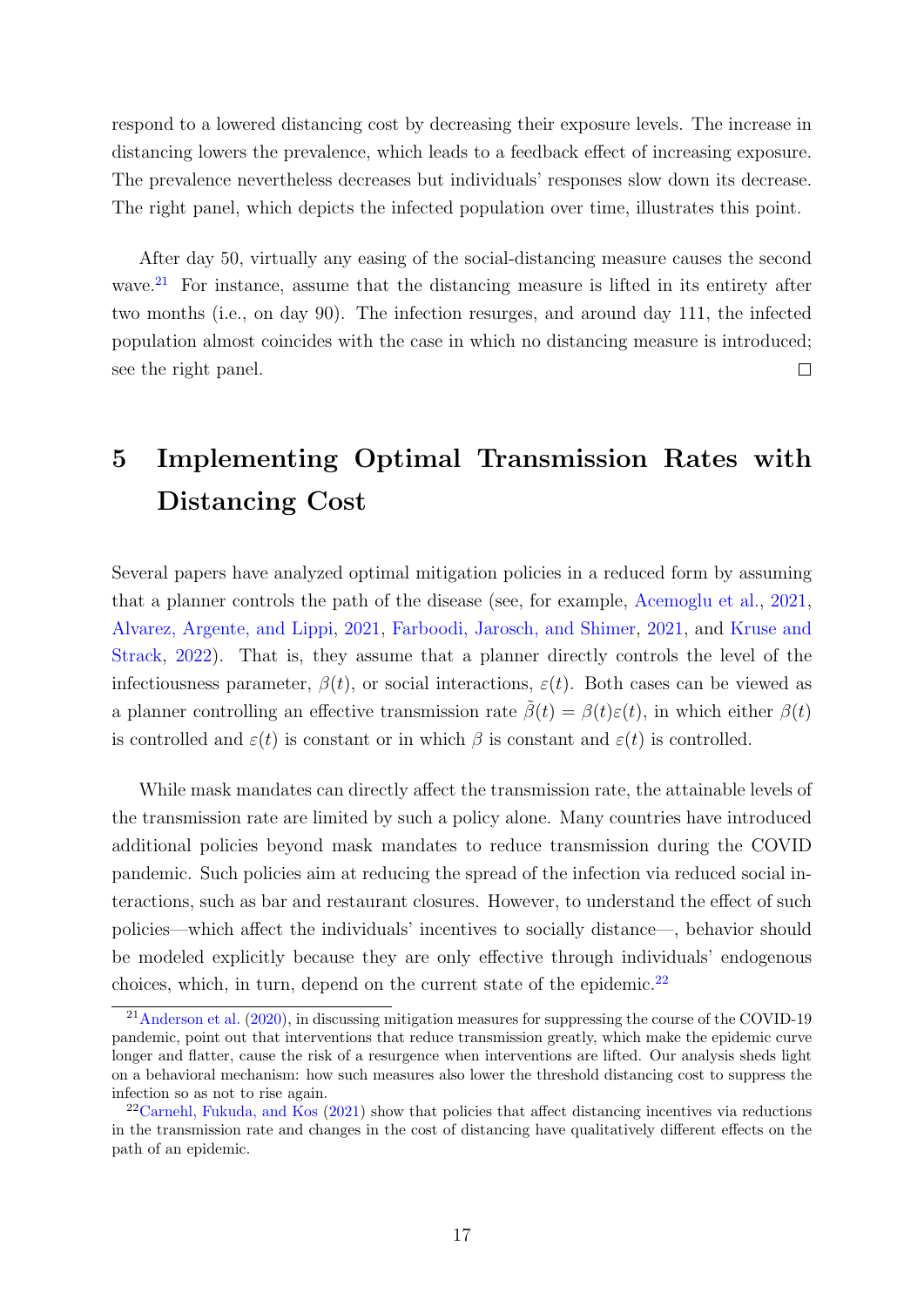Nevertheless, the results obtained in these papers are important to understand the desirable epidemic paths of a planner who optimizes constrained by macroeconomic or other cost considerations. Therefore, we show how our equilibrium distancing model with a time-varying cost can be used to back out the path of policies affecting the cost directly to induce a desirable  $\tilde{\beta}(t)$ . That is, given an optimal path  $\tilde{\beta}(t)$ , which was obtained without explicitly modeling behavior, we derive the cost function  $c(t)$  that can implement the time-varying transmission path when endogenous behavioral responses are taken into account.

Suppose that a desirable time-varying transmission rate  $\tilde{\beta}(t)$  is given when the primitive of the non-behavioral SIR model is given (i.e.,  $\beta$ ,  $\gamma$ ,  $I_0$ , and  $S_0 = 1 - I_0$ ). The dynamics of the disease under the desirable transmission rate function  $\tilde{\beta}$  is given by the system of equations [\(3\)](#page-5-3), [\(4\)](#page-5-4), and [\(5\)](#page-5-5) where  $\beta \varepsilon(t)$  is replaced by  $\tilde{\beta}(t)$ . Then, we can use our model to solve for the time-varying distancing cost function  $\tilde{c}$  implementing such the transmission rate function  $\tilde{\beta}(t) = \beta \varepsilon(t)$  via

$$
\tilde{c}(t) := \frac{\beta^2 \eta I(t)}{\beta - \tilde{\beta}(t)}.
$$

It should be noted that there is an endogenous upper bound on the implementable  $\tilde{\beta}(t)$  =  $β$ , which derives from individuals' endogenous distancing without policy interventions. Unless meetings can be subsidized during an epidemic—that is, more exposure encouraged than individuals would voluntarily engage in—,  $\tilde{\beta}(t) > \beta$  cannot be attained.

An important observation is that the strictness of the policies in place depends not only on the transmission rate to be implemented but also on current prevalence. If the prevalence or the cost of becoming infected is high, policies do not have to be as strict to induce a certain transmission rate as if they were low. This suggests that in models studying the optimal control of a transmission rate during an epidemic, the cost function of reducing the transmission rate should depend on the current prevalence to take endogenous distancing decisions into account.

Finally, an analogous approach is feasible to implement desired levels of the effective reproduction number  $\mathcal{R}^e(t)$  which measures how many secondary infections are caused by each infected individual.<sup>[23](#page-18-0)</sup> Whenever  $\mathcal{R}^e(t) > \langle 0 \rangle$ , the prevalence is increasing (de-creasing). For example, [Budish](#page-19-10) [\(2020\)](#page-19-10) considers  $\mathcal{R}^e(t) \leq 1$  as a constraint for a planner without an explicit dynamic equilibrium model.<sup>[24](#page-18-1)</sup> In our setting, this constraint corre-

<span id="page-18-1"></span><span id="page-18-0"></span><sup>&</sup>lt;sup>23</sup>In the non-behavioral SIR model the effective reproduction number is given by  $\frac{\beta}{\gamma}S(t)$ .

<sup>&</sup>lt;sup>24</sup>Note that while the effective reproduction number empirically has the tendency to be close to one for some time endogenously (see, for example, [Atkeson, Kopecky, and Zha](#page-19-7) [\(2020\)](#page-19-7) for data on the COVID-19 pandemic, and the discussion in [Gans](#page-20-11) [\(2022\)](#page-20-11)) policymakers have to take into account how changes in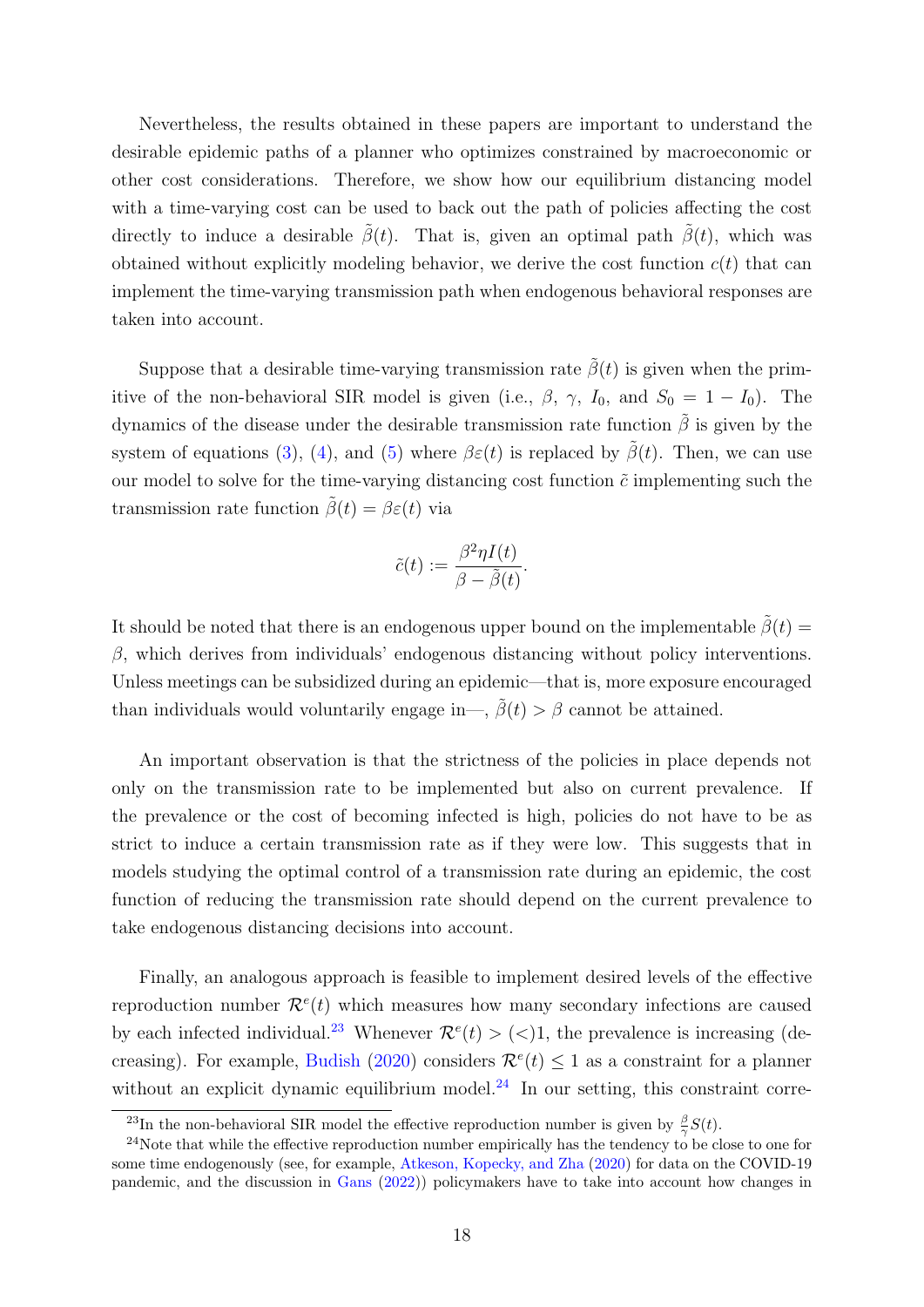sponds to the current policy satisfying the constraint that  $c(t) \leq \overline{c}(t)$  as in Proposition [5.](#page-13-1)

### References

- <span id="page-19-5"></span>Acemoglu, D., V. Chernozhukov, I. Werning, and M. D. Whinston (2021): "Optimally Targeted Lockdowns in a Multi-group SIR Model," American Economic Review: Insights, 3, 487–502.
- <span id="page-19-6"></span>Alvarez, F., D. Argente, and F. Lippi (2021): "A Simple Planning Problem for COVID-19 Lock-down, Testing, and Tracing," American Economic Review: Insights, 3, 367–82.
- <span id="page-19-9"></span>Anderson, R. M., H. Heesterbeek, D. Klinkenberg, and T. D. Hollingsworth (2020): "How will Country-based Mitigation Measures Influence the Course of the COVID-19 Pandemic?" Lancet, 395, 931–934.
- <span id="page-19-7"></span>Atkeson, A., K. Kopecky, and T. Zha (2020): "Four stylized facts about COVID-19," Tech. rep., National Bureau of Economic Research.
- <span id="page-19-2"></span>Avery, C. (2021): "A Simple Model of Social Distancing and Vaccination," Working paper.
- <span id="page-19-4"></span>BAUCELLS, M. AND L. ZHAO (2019): "It is Time to Get Some Rest," Management Science, 65, 1717–1734.
- <span id="page-19-1"></span>Baumeister, R. F. and M. R. Leary (1995): "The Need to Belong: Desire for Interpersonal Attachments as a Fundamental Human Motivation," Psychological Bulletin, 117, 497–529.
- <span id="page-19-0"></span>Bowlby, J. (1969): "Attachment and loss: volume I: attachment," in Attachment and Loss: Volume I: Attachment, London: The Hogarth Press and the Institute of Psycho-Analysis, 1–401.
- <span id="page-19-10"></span>BUDISH, E. (2020): "Maximize Utility subject to  $R \leq 1$ : A Simple Price-Theort Approach to Covid-19 Lockdown and Reopening Policy," Working paper.
- <span id="page-19-8"></span>Caley, P., D. J. Philp, and K. McCracken (2008): "Quantifying Social Distancing Arising from Pandemic Influenza," Journal of the Royal Society Interface, 5, 631–639.
- <span id="page-19-3"></span>Carnehl, C., S. Fukuda, and N. Kos (2021): "Epidemics with Behavior," Working paper.

the distancing cost due to imposing and lifting lockdowns affect the prevalence.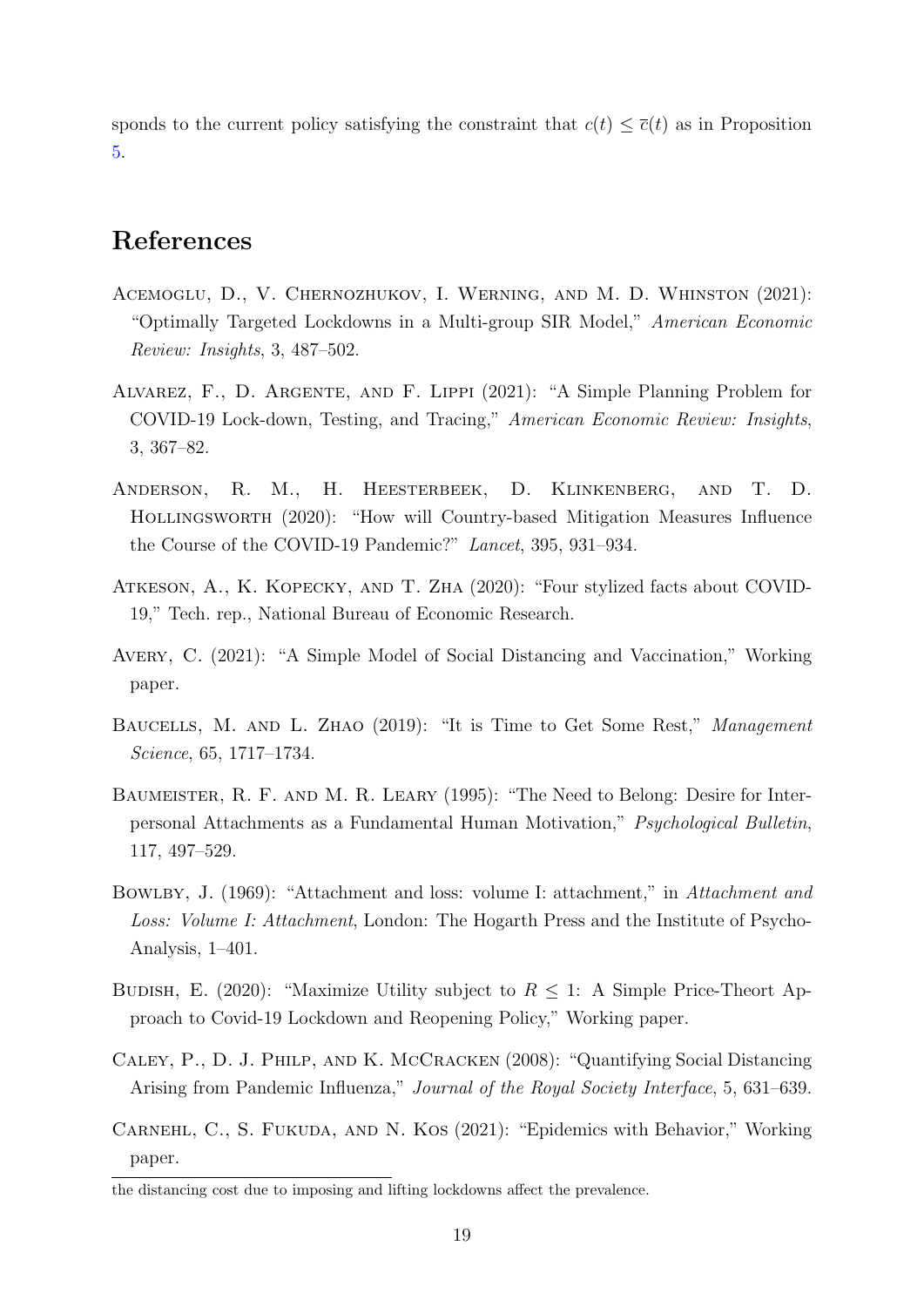- <span id="page-20-6"></span>Chen, F. (2012): "A Mathematical Analysis of Public Avoidance Behavior during Epidemics Using Game Theory," Journal of Theoretical Biology, 302, 18–28.
- <span id="page-20-2"></span>Dasaratha, K. (2020): "Virus Dynamics with Behavioral Responses," Working paper.
- <span id="page-20-1"></span>EISENBERGER, N. I. (2012): "The pain of social disconnection: examining the shared neuralunderpinnings of physical and social pain," Nature Reviews Neuroscience, 13, 421–434.
- <span id="page-20-8"></span>Engle, S., J. Keppo, M. Kudlyak, E. Querciolo, L. Smith, and A. Wilson (2021): "The Behavioral SIR Model, with Applications to the Swine Flu and COVID-19 Pandemics," Working paper.
- <span id="page-20-4"></span>FARBOODI, M., G. JAROSCH, AND R. SHIMER (2021): "Internal and external effects of social distancing in a pandemic," Tech. rep.
- <span id="page-20-7"></span>Fenichel, E. P. (2013): "Economic Considerations for Social Distancing and Behavioral Based Policies during an Epidemic," Journal of Health Economics, 32, 440–451.
- <span id="page-20-5"></span>Fenichel, E. P., C. Castillo-Chavez, M. G. Ceddia, G. Chowell, P. A. G. Parra, G. J. Hickling, G. Holloway, R. Horan, B. Morin, C. Perrings, M. Springborn, L. Velazquez, and C. Villalobos (2011): "Adaptive Human Behavior in Epidemiological Models," Proceedings of the National Academy of Sciences, 108, 6306–6311.
- <span id="page-20-0"></span>FRANZEN, A. AND F. WÖHNER  $(2021)$ : "Fatigue during the COVID-19 Pandemic: Evidence of Social Distancing Adherence from a Panel Study of Young Adults in Switzerland," PLOS ONE, 16, e0261276.
- <span id="page-20-11"></span>GANS, J. S. (2022): "The Economic Consequences of  $\mathcal{R} = 1$ : Towards a Workable Behavioral Epidemiological Model of Pandemics," Review of Economic Analysis, 14, 3–25.
- <span id="page-20-10"></span>GIANNITSAROU, C., S. KISSLER, AND F. TOXVAERD (2021): "Waning Immunity and the Second Wave: Some Projections for SARS-CoV-2," American Economic Review: Insights, 3, 321–38.
- <span id="page-20-3"></span>GOLDSTEIN, P., E. L. YEYATI, AND L. SARTORIO (2021): "Lockdown Fatigue: The Diminishing Effects of Quarantines on the Spread of COVID-19," Working paper.
- <span id="page-20-9"></span>Gualtieri, A. F. and P. Hecht (2021): "SARS-COV-2 Spread and Quarantine Fatigue: A Theoretical Model," Tech. rep.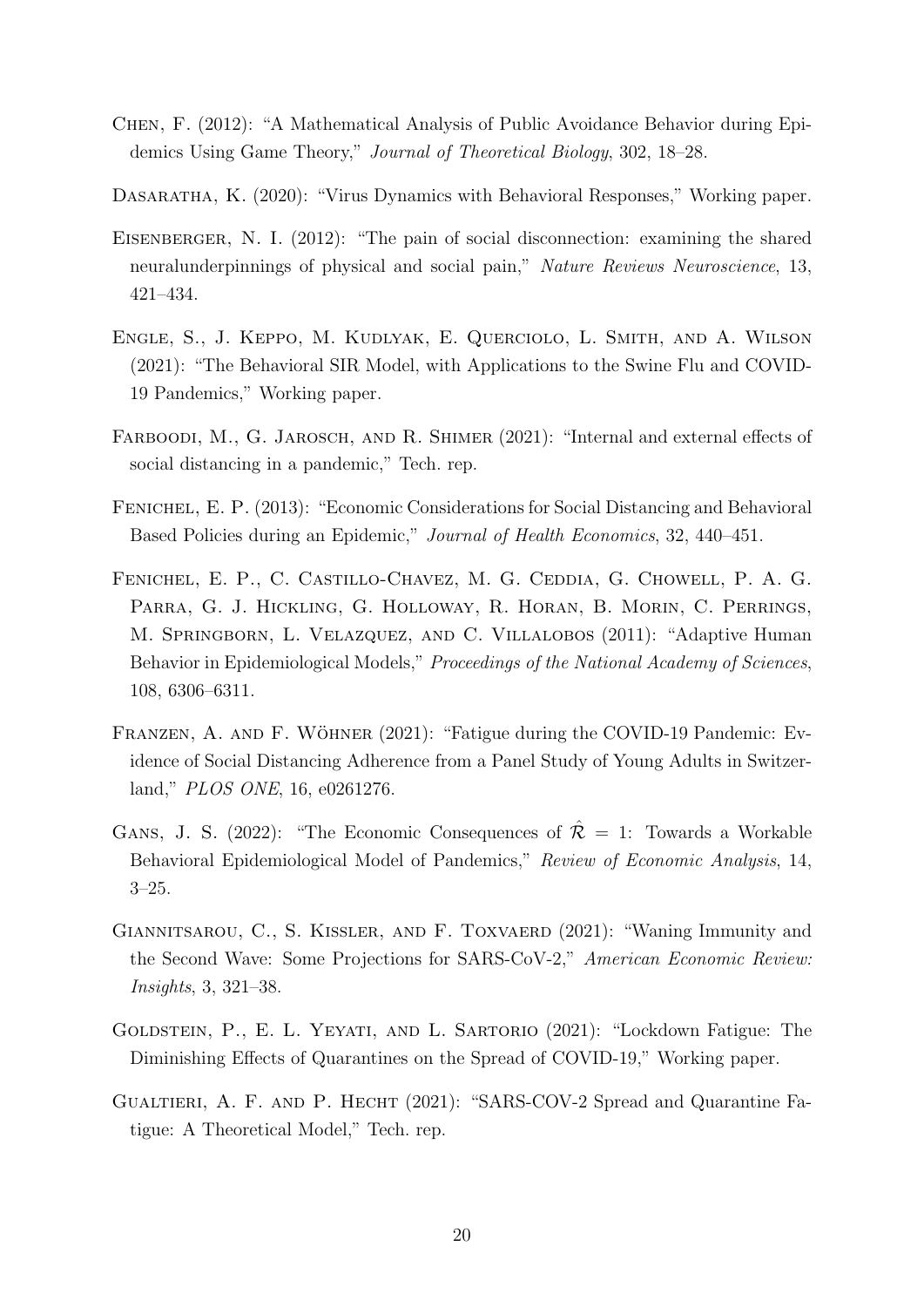- <span id="page-21-1"></span>HARLOW, H. F. AND R. R. ZIMMERMANN (1959): "Affectional response in the infant monkey: Orphaned baby monkeys develop a strong and persistent attachment to inanimate surrogate mothers," Science, 130, 421–432.
- <span id="page-21-10"></span>HATCHETT, R. J., C. E. MECHER, AND M. LIPSITCH (2007): "Public health interventions and epidemic intensity during the 1918 influenza pandemic," Proceedings of the National Academy of Sciences, 104, 7582–7587.
- <span id="page-21-2"></span>HILLSTROM, L. C. (2011): Thanksgiving: The American Holiday, KWS Publishers.
- <span id="page-21-8"></span>Joshi, Y. V. and A. Musalem (2021): "Lockdowns lose one third of their impact on mobility in a month," *Scientific reports*, 11, 1–10.
- <span id="page-21-5"></span>KERMACK, W. O. AND A. G. MCKENDRICK (1927): "A Contribution to the Mathematical Theory of Epidemics," Proceedings of the Royal Society A: Mathematical, Physical and Engineering Sciences, 115, 700–721.
- <span id="page-21-4"></span>Kruse, T. and P. Strack (2022): "Optimal Control of an Epidemic through Social Distancing," Working paper.
- <span id="page-21-7"></span>MacDonald, J. C., C. Browne, and H. Gulbudak (2021): "Modeling COVID-19 Outbreaks in United States with Distinct Testing, Lockdown Speed and Fatigue Rates," Working paper.
- <span id="page-21-3"></span>Matthews, G. A., E. H. Nieh, C. M. Vander Weele, S. A. Halbert, R. V. PRADHAN, A. S. YOSAFAT, G. F. GLOBER, E. M. IZADMEHR, R. E. THOMAS, L. Gabrielle D., C. P. Wildes, M. A. Ungless, and K. M. Tye (2016): "Dorsal Raphe Dopamine Neurons Represent the Experience of Social Isolation," Cell, 164, 617–631.
- <span id="page-21-6"></span>McAdams, D. (2020): "Nash SIR: An Economic-Epidemiological Model of Strategic Behavior During a Viral Epidemic," Working paper.
- <span id="page-21-9"></span>Mehta, S. H., S. J. Clipman, A. Wesolowski, and S. S. Solomon (2021): "Holiday gatherings, mobility and SARS-CoV-2 transmission: results from 10 US states following Thanksgiving," Scientific reports, 11, 1–9.
- <span id="page-21-11"></span>Nguyen, T. D., S. Gupta, M. Andersen, A. Bento, K. I. Simon, and C. Wing (2020): "Impacts of state reopening policy on human mobility," Working paper, National Bureau of Economic Research.
- <span id="page-21-0"></span>PETHERICK, A., R. GOLDSZMIDT, E. B. ANDRADE, R. FURST, T. HALE, A. POTT, and A. Wood (2021): "A Worldwide Assesment of Changes in Adherence to COVID-19 Protective Behaviours and Hypothesized Pandemic Fatigue," Nature Human Behavior, 5, 1145–1160.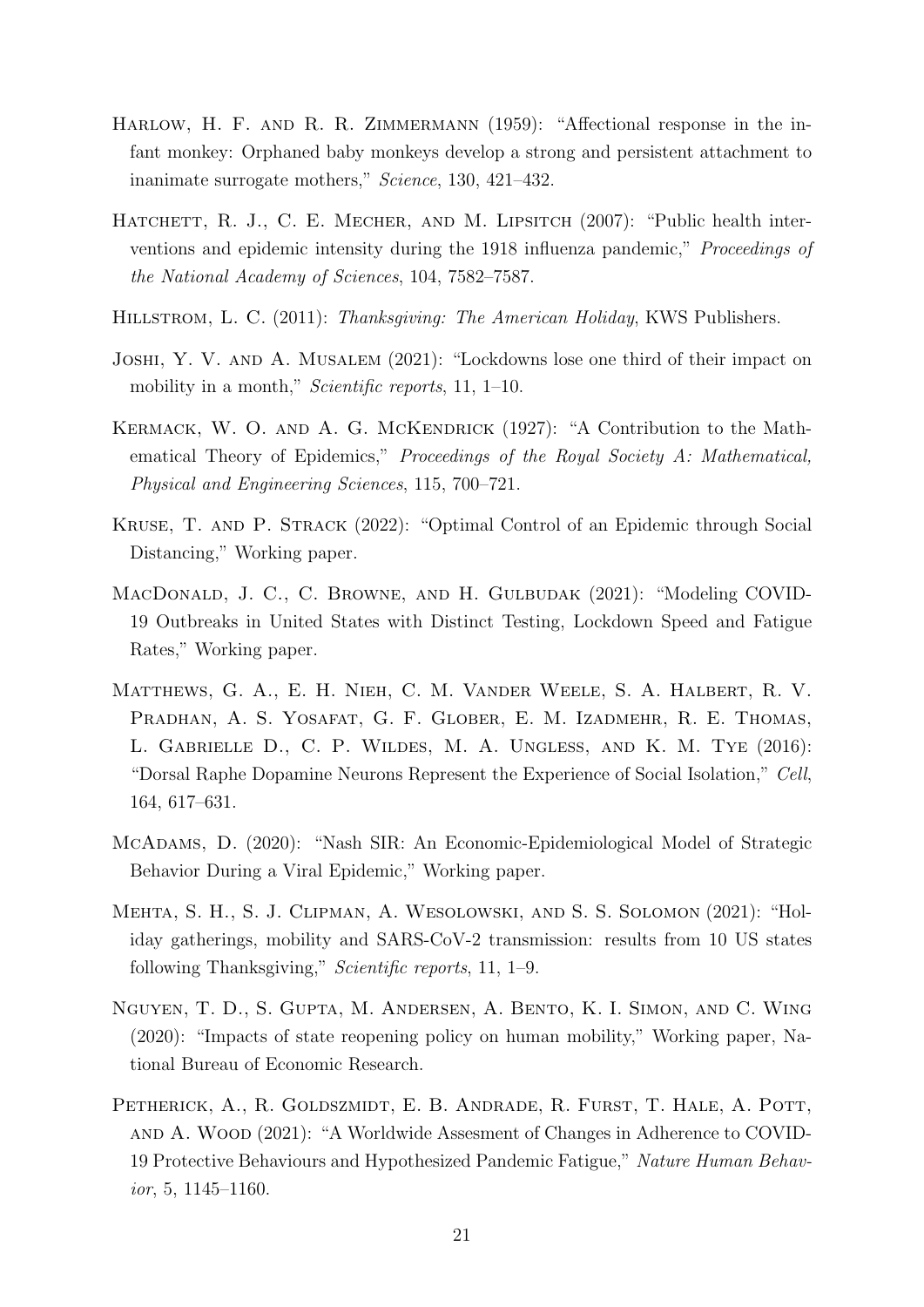- <span id="page-22-3"></span>RACHEL, L. (2020a): "An Analytical Model of Covid-19 Lockdowns: Equilibrium Mitigation Flattens the Epidemic Curve, Optimal Lockdown Does Not," Working paper.
- <span id="page-22-5"></span> $-$  (2020b): "Second Wave," Working paper.
- <span id="page-22-2"></span>Reluga, T. C. (2010): "Game Theory of Social Distancing in Response to an Epidemic," PLoS Computational Biology, 6.
- <span id="page-22-1"></span>Ross, R. AND H. P. HUDSON (1917): "An Application of the Theory of Probabilities to the Study of a Priori Pathometry.—Part III," Proceedings of the Royal Society A: Mathematical, Physical and Engineering Sciences, 93, 225–240.
- <span id="page-22-6"></span>SCHLOSSER, F., B. F. MAIER, O. JACK, D. HINRICHS, A. ZACHARIAE, AND D. Brockmann (2020): "COVID-19 lockdown induces disease-mitigating structural changes in mobility networks," Proceedings of the National Academy of Sciences, 117, 32883–32890.
- <span id="page-22-4"></span>Toxvaerd, F. (2020): "Equilibrium Social Distancing," Working paper.
- <span id="page-22-11"></span>WALTER, W. (1998): *Ordinary Differential Equations*, Springer.
- <span id="page-22-0"></span>WHO (2020): "Pandemic Fatigue-Reinvigorating the public to prevent COVID-19: Policy framework for supporting pandemic prevention and management," .

## A Appendix

**Proof of Proposition [1.](#page-6-4)** At each time t, an individual's problem  $(2)$  is concave. Thus, the first-order condition [\(6\)](#page-6-1) is sufficient. This pins down the individual's optimal distancing in the SIR dynamics.

Using the exposure obtained from [\(6\)](#page-6-1) in the SIR dynamics together with the costfunction evolution yields

<span id="page-22-7"></span>
$$
\dot{S}(t) = -\beta S(t)I(t) \max\left(1 - \frac{\eta \beta I(t)}{c(t)}, 0\right),\tag{13}
$$

<span id="page-22-9"></span><span id="page-22-8"></span>
$$
\dot{I}(t) = \beta S(t)I(t) \max\left(1 - \frac{\eta \beta I(t)}{c(t)}, 0\right) - \gamma I(t),\tag{14}
$$

$$
\dot{R}(t) = \gamma I(t) \tag{15}
$$

<span id="page-22-10"></span>
$$
\dot{c}(t) = F\left(t, c(t), \max\left(1 - \frac{\eta \beta I(t)}{c(t)}, 0\right)\right),\tag{16}
$$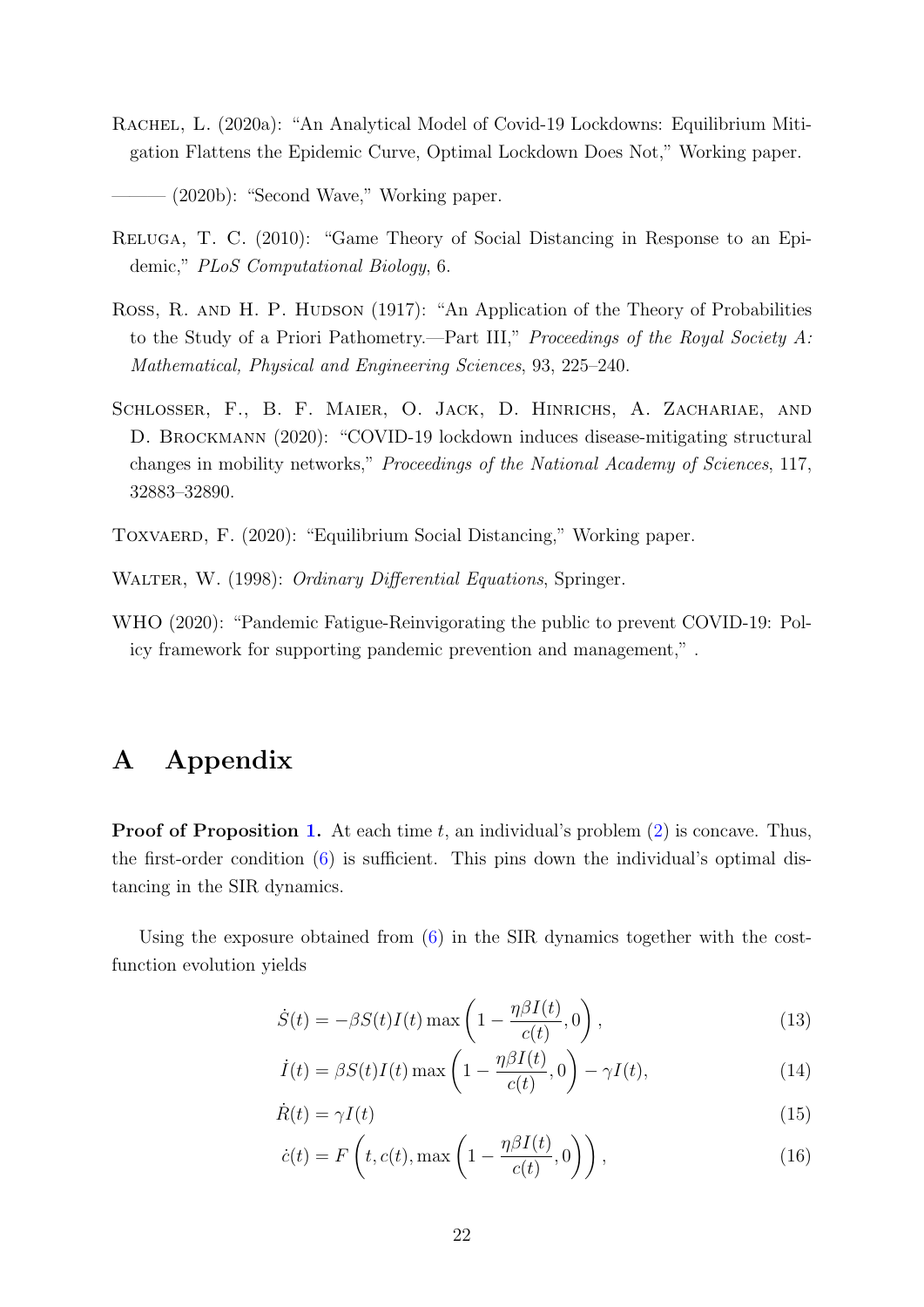for all but possibly a finite number of t, at which at least one of the variables  $(S, I, R, c)$ is not differentiable. Let  $t_1 < \cdots < t_N$  be the set of these points (this set may possibly be empty). Let  $t_{N+1} = \infty$ .

Thus, in any equilibrium,  $(S, I, R, c)$  is characterized by the system of differential equations  $\frac{d}{dt}(S, I, R, c) = G(t, S, I, R, c)$ , where G is defined by [\(13\)](#page-22-7), [\(14\)](#page-22-8), [\(15\)](#page-22-9), and [\(16\)](#page-22-10). The initial condition is  $(S(0), I(0), R(0), c(0)) = (S_0, I_0, 0, c_0)$ . Then, the initial value problem admits a unique solution  $(S, I, R, c)$  on  $[0, t_1)$ , as the system satisfies the conditions of the Picard-Lindelöf Theorem. Namely, the function  $G$  is continuous on the domain  $D = [0, t_1) \times [0, 1]^3 \times [c, \infty)$ , and G is uniformly Lipschitz continuous in  $(S, I, R, c)$ : there exists a Lipschitz constant L satisfying  $||G(t, S, I, R, c)-G(t, \tilde{S}, \tilde{I}, \tilde{R}, \tilde{c})|| \le L||(S, I, R, c) (\tilde{S}, \tilde{I}, \tilde{R}, \tilde{c})$  for each  $t \in [0, t_1)$ . See, for example, [Walter](#page-22-11) [\(1998\)](#page-22-11). Since the equilibrium definition requires  $S, I$  and R to be continuous, we apply the same logic to the interval  $[t_1, t_2)$  with the initial value  $(S(t_1), I(t_1), R(t_1)) = \lim_{t \uparrow t_1} (S(t), I(t), R(t))$  and all the subsequent intervals. Now,  $\varepsilon = \varepsilon_i$  is uniquely determined, and hence the model admits a unique and symmetric equilibrium.

Next, we show  $\lim_{t\to\infty} I(t) = 0$ . Since  $R(\cdot) \in [0,1]$  is weakly increasing,  $\lim_{t\to\infty} R(\infty)$  exists in [0, 1]. By equation [\(15\)](#page-22-9), we must have  $0 = \lim_{t \to \infty} \dot{R}(t) = \gamma \lim_{t \to \infty} I(t)$ , establishing  $I_{\infty} = 0$ .

Next,  $\lim_{t\to\infty} \varepsilon(t) = 1$  follows from taking the limit of [\(7\)](#page-6-2) because the distancing cost is bounded from below,  $c(t) \geq \underline{c}$ , and  $\lim_{t \to \infty} I(t) = 0$ .

Finally, having established  $\lim_{t\to\infty} I(t) = 0$  and  $\lim_{t\to\infty} \varepsilon(t) = 1, S_{\infty} < \frac{2}{\beta}$  $\frac{\gamma}{\beta}$  follows from the proof of Lemma 3 in [Carnehl, Fukuda, and Kos](#page-19-3) [\(2021\)](#page-19-3).

Proof of Proposition [2.](#page-7-1) To have at least two peaks, there must be two local strict maxima of I at  $t_2 > t_1 \geq 0$ . Because I is continuous it has a minimum on  $[t_1, t_2]$  by the extreme value theorem. Moreover, since  $t_1$  and  $t_2$  are local strict maxima, the minimum has to be attained at some  $\hat{t} \in (t_1, t_2)$ . The fact that in equilibrium S, I and R are continuous implies that I is differentiable and that its derivative is given by  $(4)$ .

As I has a local minimum at  $\hat{t}$ ,  $\dot{I}(\hat{t}) = 0$  and thus  $\beta \varepsilon(\hat{t}) S(\hat{t}) = \gamma$ . It follows that  $\varepsilon(t) = 1 - \frac{\beta \eta I(t)}{c(t)} > 0$  and  $S(t) > 0$  in the neighborhood of  $\hat{t}$ . Therefore, the function  $\ddot{I}$ exists and is obtained by differentiating  $I$  at  $t = \hat{t}$ .

$$
\ddot{I}(t) = \dot{I}(t)(\beta \varepsilon(t)S(t) - \gamma) + \beta I(t)(\dot{\varepsilon}(t)S(t) + \varepsilon(t)\dot{S}(t)).
$$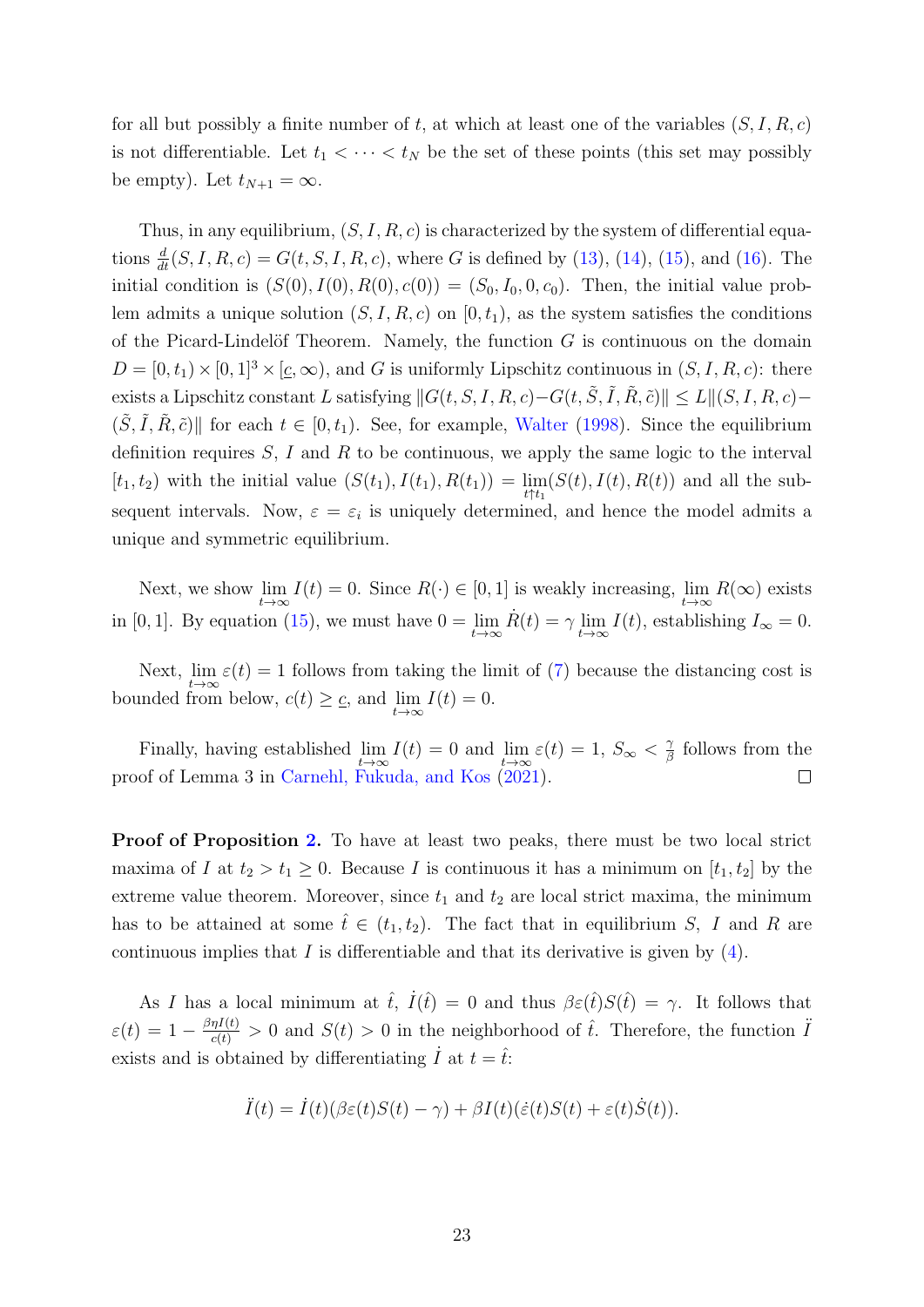Evaluating  $\ddot{I}(t)$  with  $\dot{I}(t) = 0$  yields

<span id="page-24-0"></span>
$$
\ddot{I}(t)\Big|_{\dot{I}(t)=0} = \beta I(t)(\dot{\varepsilon}(t)S(t) + \varepsilon(t)\dot{S}(t)).\tag{17}
$$

Substituting

$$
\dot{\varepsilon}(t) = \frac{-\beta \eta I(t)}{c(t)} \left( \frac{\dot{I}(t)}{I(t)} - \frac{\dot{c}(t)}{c(t)} \right) \text{ and } \dot{S}(t) = -\beta \varepsilon(t)I(t)S(t)
$$

into [\(17\)](#page-24-0) results in

<span id="page-24-1"></span>
$$
\ddot{I}(t)\Big|_{\dot{I}(t)=0} = \beta^2 \eta I^2(t)S(t)\left(\frac{\dot{c}(t)}{c^2(t)} - \frac{\varepsilon^2(t)}{\eta}\right). \tag{18}
$$

For no interior minimum to exist it is sufficient to show that  $\ddot{I}(t)|_{\dot{I}(t)=0} < 0$  for all  $t > 0$ , which occurs precisely when  $(9)$  holds.

Since  $\varepsilon(t) = \frac{\gamma}{\beta S(t)}$  when  $\dot{I}(t) = 0$ , [\(9\)](#page-7-2) can be rewritten as

$$
\frac{\dot{c}(t)}{c^2(t)} < \frac{\gamma^2}{\eta \beta^2 S^2(t)} \text{ for all } t > 0.
$$

Due to S being non-increasing over time, a sufficient condition for the above condition is  $(10)$ , as desired.  $\Box$ 

**Proof of Lemma [1.](#page-8-1)** Suppose  $\sigma(t) > \frac{1}{n}$  $\frac{1}{\eta}c(t)$  for all  $t > 0$ ; that is,

$$
\frac{1}{\eta} < \frac{\sigma(t)}{c(t)} = -\frac{d}{dt}\left(\frac{1}{c(t)}\right) \text{ for all } t > 0.
$$

Since  $c$  is continuously differentiable, the right-hand side of the above expression is continuous. Integrating both sides from some  $t_0 > 0$  to  $t > t_0$ , it follows from the fundamental theorem of calculus that

$$
\frac{t - t_0}{\eta} + \frac{1}{c(t)} < \frac{1}{c(t_0)}
$$

.

Since  $1/c(t_0)$  is finite, the inequality can obtain only if  $c(t) < 0$  from some  $\hat{t}$  on.  $\Box$ 

**Proof of Lemma [2.](#page-10-2)** Suppose, to the contrary, that individuals choose  $\varepsilon(t) = 0$  for some  $t > t'$ , and let  $\underline{t} := \inf\{t \geq t' \mid \varepsilon(t) = 0\}$ . Since I and c are continuous in equilibrium, so is  $\varepsilon$ . Thus,  $\varepsilon(t) = 0$  and consequently  $t > t'$ . Towards the contradiction we will argue that in any small enough left neighborhood of  $\underline{t}$ ,  $\dot{\varepsilon}(t) > 0$ .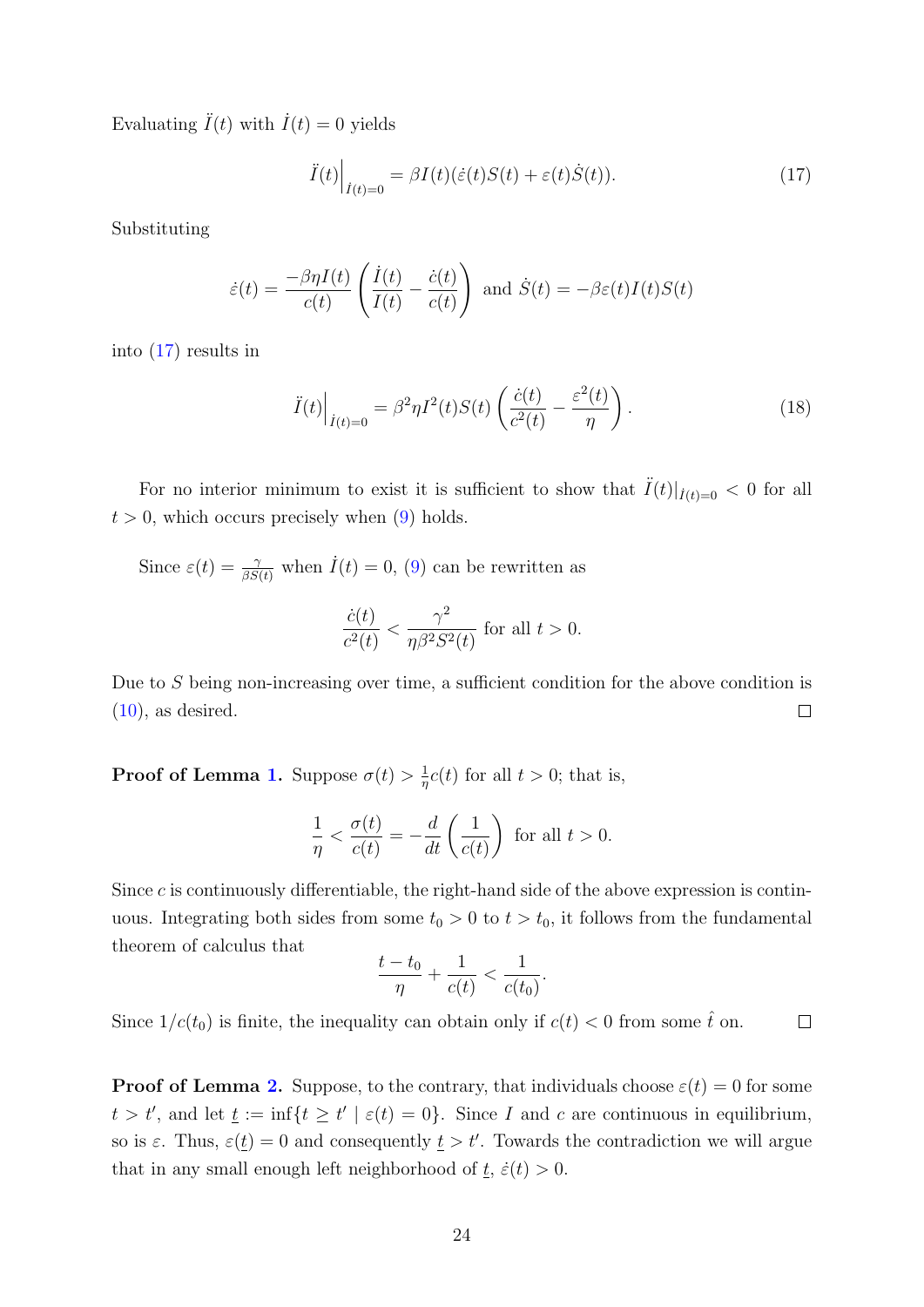At any t where  $\varepsilon(t) > 0$ ,  $\varepsilon$  is differentiable with derivative

<span id="page-25-0"></span>
$$
\dot{\varepsilon}(t) = (1 - \varepsilon(t)) \left( \frac{\dot{c}(t)}{c(t)} - \frac{\dot{I}(t)}{I(t)} \right).
$$
\n(19)

In addition,  $\varepsilon(t) > 0$  on  $(\underline{t}, t')$  implies

$$
c(t) - c_0 = k \int_0^t e^{-r(t-\tau)} (1 - \varepsilon(\tau)) d\tau
$$
  

$$
< k \int_0^t e^{-r(t-\tau)} d\tau
$$
  

$$
< \frac{k}{r}.
$$

Since I and c are continuous in equilibrium, for any  $\delta_1 > 0$ , there exists  $\delta_2 > 0$  such that  $\varepsilon(t) < \delta_1$  if  $t \in (\underline{t} - \delta_2, \underline{t}]$ . But then, given that  $c(t) - c_0 < \frac{k}{r}$  $\frac{k}{r}$ ,  $\delta_1$  can be chosen small enough so that  $r(c(t) - c_0) < k(1 - \varepsilon(t))$ . In other words, for  $\delta_2$  small enough,  $\dot{c}(t) > 0$ for  $t \in (\underline{t} - \delta_2, \underline{t})$ . Moreover, equation [\(4\)](#page-5-4) implies that  $\dot{I} < 0$  whenever  $\varepsilon < \frac{\gamma}{\beta}$ . Therefore,  $\delta_1$  can be chosen so that  $\dot{c}(t) > 0$  and  $\dot{I}(t) < 0$ . Consequently, due to [\(19\)](#page-25-0),  $\dot{\varepsilon}(t) > 0$  on  $(\underline{t} - \delta_1, \underline{t})$ . But this means that, whenever  $\varepsilon(t)$  becomes very small, it starts increasing and thus cannot reach 0.  $\Box$ 

**Proof of Lemma [3.](#page-11-2)** As  $I(0) > 0$ , it must be the case that  $\varepsilon(0) > 0$ . By Lemma [2,](#page-10-2)  $\varepsilon(t) > 0$  for all  $t \geq 0$ . By implication  $\varepsilon$  and therefore  $\dot{c}$  are differentiable for all  $t > 0$ .

Suppose c attains a critical point at some t; thus,  $\dot{c}(t) = 0$ . Differentiating [\(12\)](#page-10-3) and evaluating it at  $\dot{c}(t) = 0$  yields

$$
\ddot{c}(t)|_{\dot{c}(t)=0} = -k\dot{\varepsilon}(t) = k\frac{\beta\eta\dot{I}(t)}{c(t)}.
$$

Thus, if c attains a local maximum (minimum) at t, it is necessary that  $\dot{I}(t) \leq 0 \ (\geq 0)$ .  $\Box$ 

**Proof of Proposition [3.](#page-11-0)**  $\dot{I}(0) > 0$  and  $I_{\infty} = 0$  imply that I peaks at least once for some  $t > 0$ . In addition,  $\dot{I}(0) > 0$  implies  $\varepsilon(0) > 0$  and thus by Lemma [2,](#page-10-2)  $\varepsilon(t) > 0$  for all  $t > 0$ . As a consequence,  $\dot{I}(\cdot)$  is differentiable.

Let  $t_1$  be some t at which a local maximum of I is attained. Thus,  $I(t_1) = 0$  and  $I(t_1) \leq 0$ . Then by [\(18\)](#page-24-1) it must be the case that

$$
\frac{\dot{c}(t_1)}{c^2(t_1)} \le \frac{\varepsilon^2(t_1)}{\eta}.
$$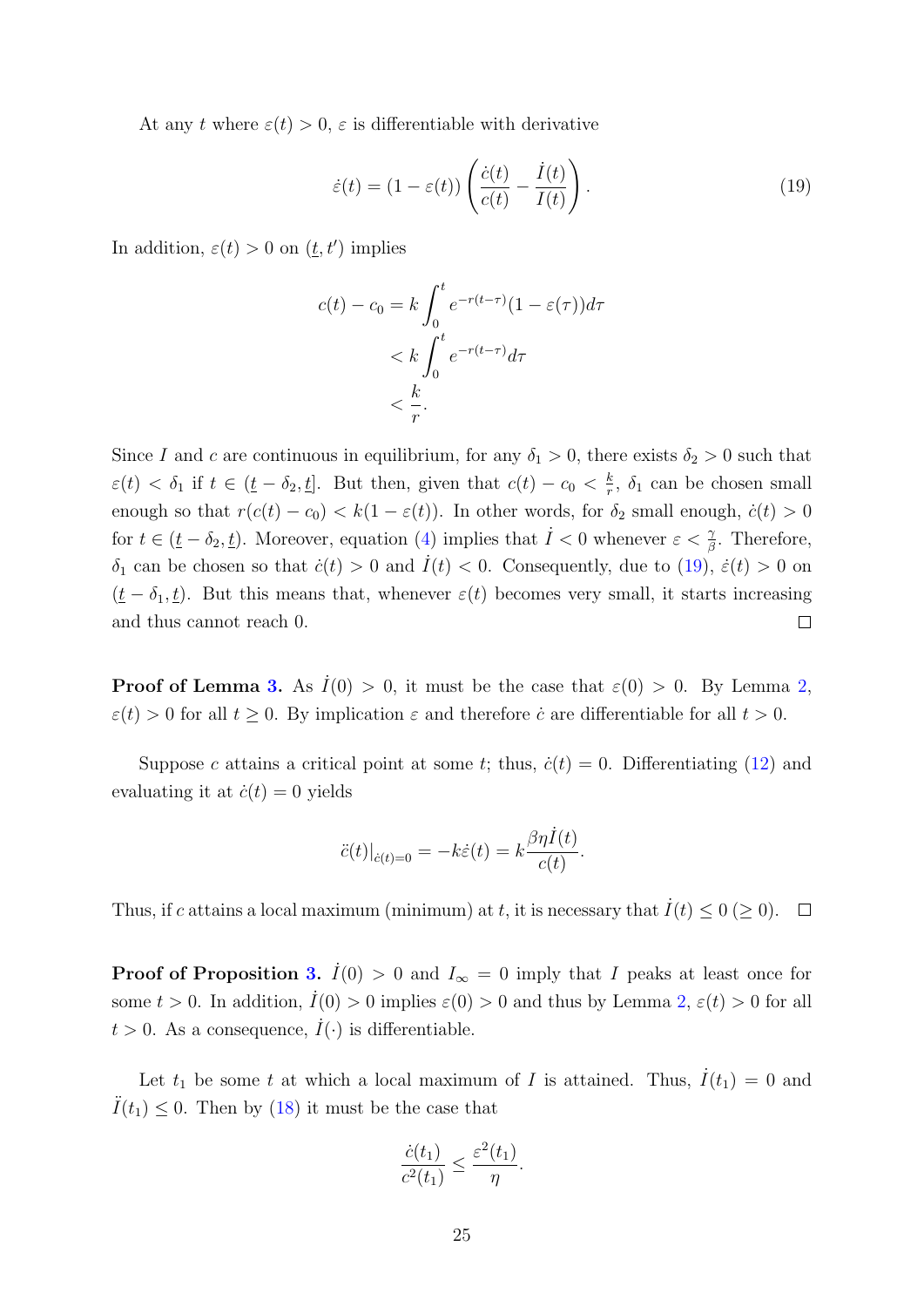Let  $t_2$  be the smallest  $t > t_1$  such that  $\dot{I}(t) = 0$  and  $\ddot{I}(t) \geq 0$ . If it exists,  $t_2$  is the first local minimum after  $t_1$ . If there is no local minimum after the first local maximum, our result is proven.

We consider two cases. First, suppose  $c(t_2) \geq c(t_1)$ . Then:

$$
\dot{c}(t_2) = k(1 - \varepsilon(t_2)) - r(c(t_2) - c(0))
$$
  
< 
$$
< k(1 - \varepsilon(t_1)) - r(c(t_1) - c(0))
$$
  

$$
= \dot{c}(t_1),
$$

where the inequality follows from the fact that at any t such that  $\dot{I}(t) = 0, \varepsilon(t) =$  $\gamma/(\beta S(t))$  and that  $S(t)$  is decreasing. As a consequence,

$$
\frac{\dot{c}(t_2)}{c^2(t_2)} < \frac{\dot{c}(t_1)}{c^2(t_1)} \le \frac{\varepsilon^2(t_1)}{\eta} < \frac{\varepsilon^2(t_2)}{\eta},
$$

which due to equality [\(18\)](#page-24-1) contradicts the assumption that  $\dot{I}(t_2) = 0$  and  $\ddot{I}(t_2) \geq 0$ .

Second, suppose  $c(t_2) < c(t_1)$ . By the definition of  $t_2$ ,  $I(t_1) > I(t_2)$  and I is decreasing on  $[t_1, t_2]$ . Since c is continuous on  $[t_1, t_2]$ , it attains a maximum and minimum on the interval by the extreme value theorem. Lemma  $3$  implies that if  $c$  attains an interior extremum, then it has to be a local maximum. Alternatively,  $c$  is decreasing on the whole interval. In either case  $\dot{c}(t_2) \leq 0$ . But then the inequality  $\dot{c}(t_2)/c^2(t_2) < \varepsilon^2(t_2)/\eta$ is automatically satisfied and thus  $\ddot{I}(t_2) < 0$ , which contradicts the supposition.

Thus, there does not exist a time  $t_2 \in (t_1, \infty)$  such that  $\dot{I}(t_2) = 0$  and  $\ddot{I}(t_2) \geq 0$ .  $\Box$ 

Proof of Proposition [4.](#page-11-1) The second assertion follows from Lemma [3.](#page-11-2) The proof of the first assertion contains two steps. The first step shows that  $c$  has a local maximum. The second step shows that  $c$  is single-peaked.

First, since  $\dot{c}(0) = k(1 - \varepsilon(0)) > 0$ , there exists  $t_1$  such that  $c(t_1) > c_0$ . Otherwise,  $\dot{c}(0) \leq 0$ , a contradiction. Since  $r > 0$  and  $\lim_{t \to \infty} \varepsilon(t) = 1$ , it follows that  $\lim_{t \to \infty} c(t) = c_0$ . Thus, there exists  $t_2 \geq t_1$  such that  $c(t) \leq c(t_1)$  for all  $t \geq t_2$ . Now, c admits a local maximum on  $[0, t_2]$  by the extreme value theorem. By construction, the local maximum of c on  $[0, t_2]$  is a local maximum on  $[0, \infty)$ .

Second, suppose to the contrary that there would exist  $t_1$  and  $t_2$  at which c attains local maxima and a  $t' \in (t_1, t_2)$  such that  $c(t') < \min(c(t_1), c(t_2))$ . Since c is continuous, it has a minimum on the interval  $[t_1, t_2]$  by the extreme value theorem. Let  $\tilde{t} \in (t_1, t_2)$